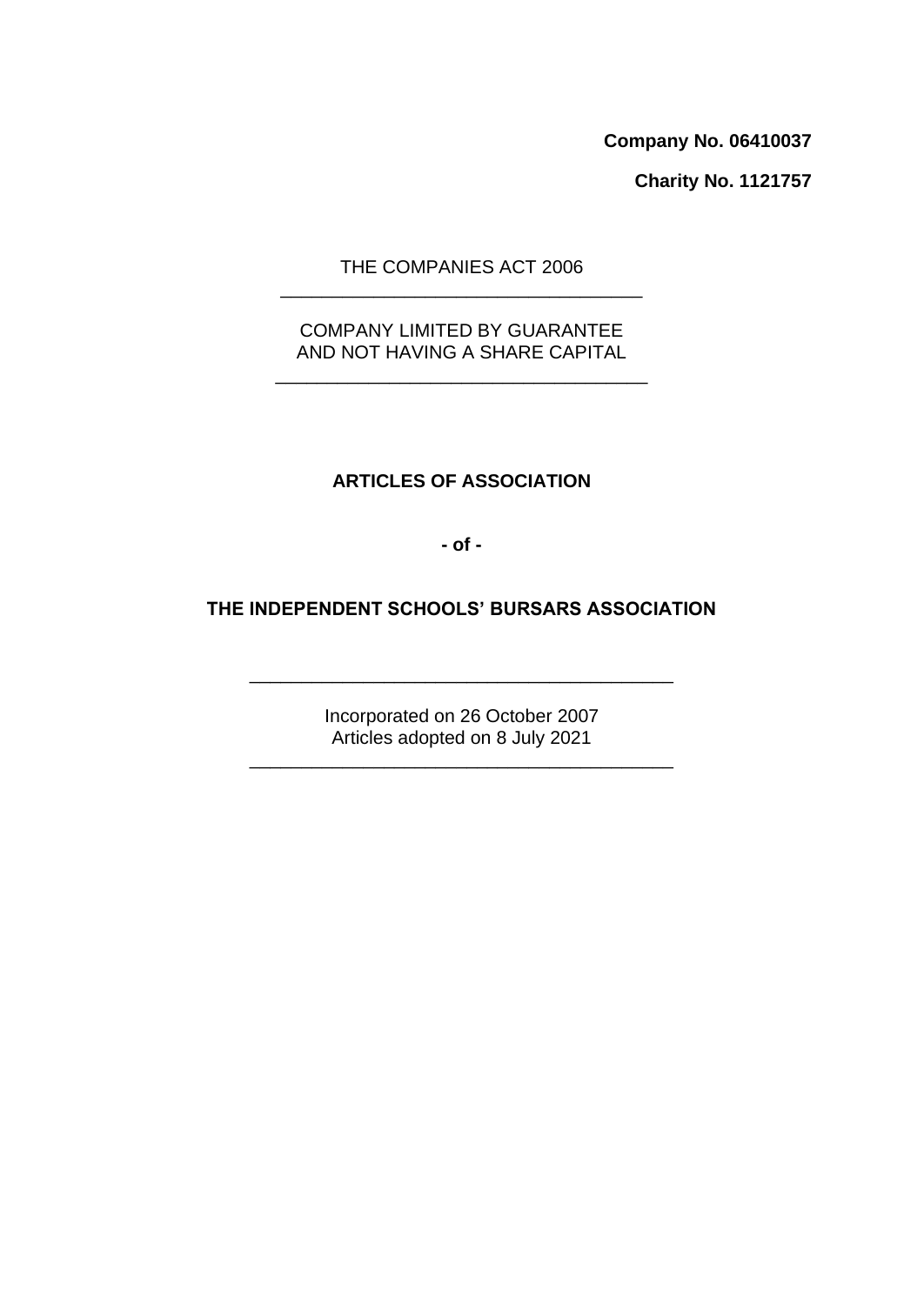### CONTENTS **CONTENTS**

|    | <b>Clause</b>                          | Page           |
|----|----------------------------------------|----------------|
| 1  | Interpretation                         | 3              |
| 2  | Objects                                | $\overline{7}$ |
| 3  | Powers                                 | $\overline{7}$ |
| 4  | Membership                             | 9              |
| 5  | Subscriptions                          | 11             |
| 6  | Participation in general meetings      | 11             |
| 7  | <b>Electronic facilities</b>           | 11             |
| 8  | Postponement of general meetings       | 12             |
| 9  | Security arrangements                  | 13             |
| 10 | Orderly conduct                        | 13             |
| 11 | Power to adjourn                       | 13             |
| 12 | Proceedings at adjourned meeting       | 14             |
| 13 | Proceedings at general meetings        | 14             |
| 14 | Appointment of proxies                 | 15             |
| 15 | Voting at general meetings             | 16             |
| 16 | <b>Written resolutions</b>             | 17             |
| 17 | The Board                              | 18             |
| 18 | Proceedings of the Board               | 21             |
| 19 | Powers of the Board                    | 23             |
| 20 | Benefits to Full Members and Directors | 24             |
| 21 | <b>Notices</b>                         | 25             |
| 22 | <b>Limited Liability</b>               | 27             |
| 23 | Guarantee                              | 27             |
| 24 | <b>Dissolution</b>                     | 27             |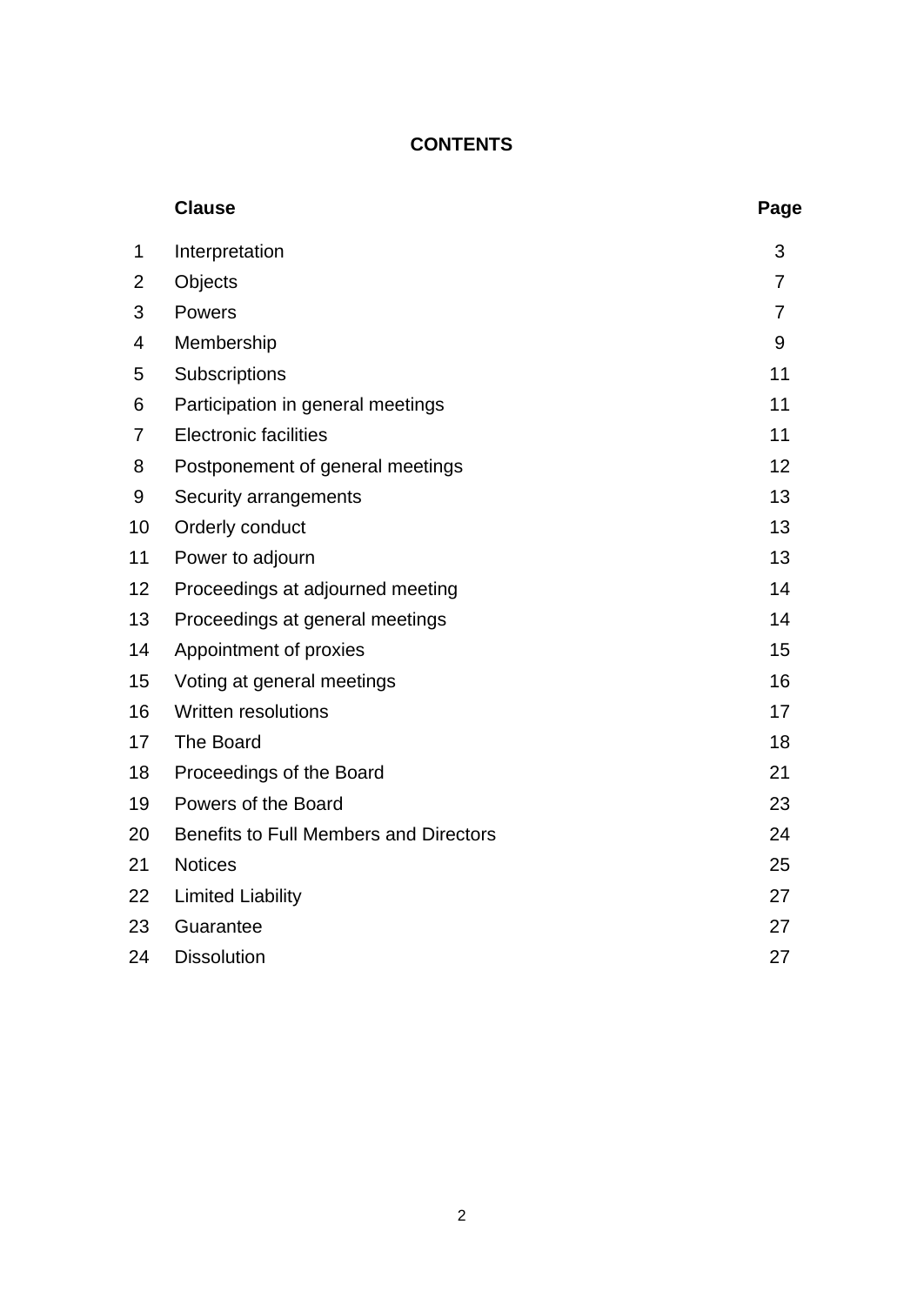### THE COMPANIES ACT 2006 THE COMPANIES ACT 2006 \_\_\_\_\_\_\_\_\_\_\_\_\_\_\_\_\_\_\_\_\_\_\_\_\_\_\_\_\_\_\_\_\_\_\_\_\_\_\_

### COMPANY LIMITED BY GUARANTEE AND COMPANY LIMITED BY GUARANTEE AND NOT HAVING A SHARE CAPITAL NOT HAVING A SHARE CAPITAL

\_\_\_\_\_\_\_\_\_\_\_\_\_\_\_\_\_\_\_\_\_\_\_\_\_\_\_\_\_\_\_\_\_\_\_\_\_\_\_

## ARTICLES OF ASSOCIATION **ARTICLES OF ASSOCIATION**

of **of**

## THE INDEPENDENT SCHOOLS' BURSARS ASSOCIATION **THE INDEPENDENT SCHOOLS' BURSARS ASSOCIATION**

\_\_\_\_\_\_\_\_\_\_\_\_\_\_\_\_\_\_\_\_\_\_\_\_\_\_\_\_\_\_\_\_\_\_\_\_\_\_

### 1. Interpretation **1. Interpretation**

Unless the context otherwise requires, in these Articles: Unless the context otherwise requires, in these Articles:

"the Act" means the Companies Act 2006; "**the Act**" means the Companies Act 2006;

"the Acts" means the Act and every statute for the time being in force **"the Acts"** means the Act and every statute for the time being in force concerning companies (including orders, regulations or other subordinate concerning companies (including orders, regulations or other subordinate legislation made under those Acts or statutes) so far as they apply to the legislation made under those Acts or statutes) so far as they apply to the Charity. Charity.

"AGM" means the Annual General Meeting of the Charity; "**AGM**" means the Annual General Meeting of the Charity;

"Articles" means these articles of association; "**Articles**" means these articles of association;

"Associate School": means "**Associate School**": means

(a) an independent school in the UK which is not separately constituted (a) an independent school in the UK which is not separately constituted under its own governing document; and which is not otherwise eligible to be a<br>Full Member; Full Member;

(b) a charity or other organisation which operates one or more independent (b) a charity or other organisation which operates one or more independent schools, none of which is situated within the UK; schools, none of which is situated within the UK;

(c) a charity or other organisation which runs one or more independent (c) a charity or other organisation which runs one or more independent schools in the UK, but is not in full membership of any one of the associations schools in the UK, but is not in full membership of any one of the associations that are constituent members of the Independent Schools Council; that are constituent members of the Independent Schools Council;

(d) a charity or other organisation which runs more than one independent (d) a charity or other organisation which runs more than one independent school in the UK under different Department of Education registration numbers, school in the UK under different Department of Education registration numbers, all of which are separately constituted under their own governing document; all of which are separately constituted under their own governing document;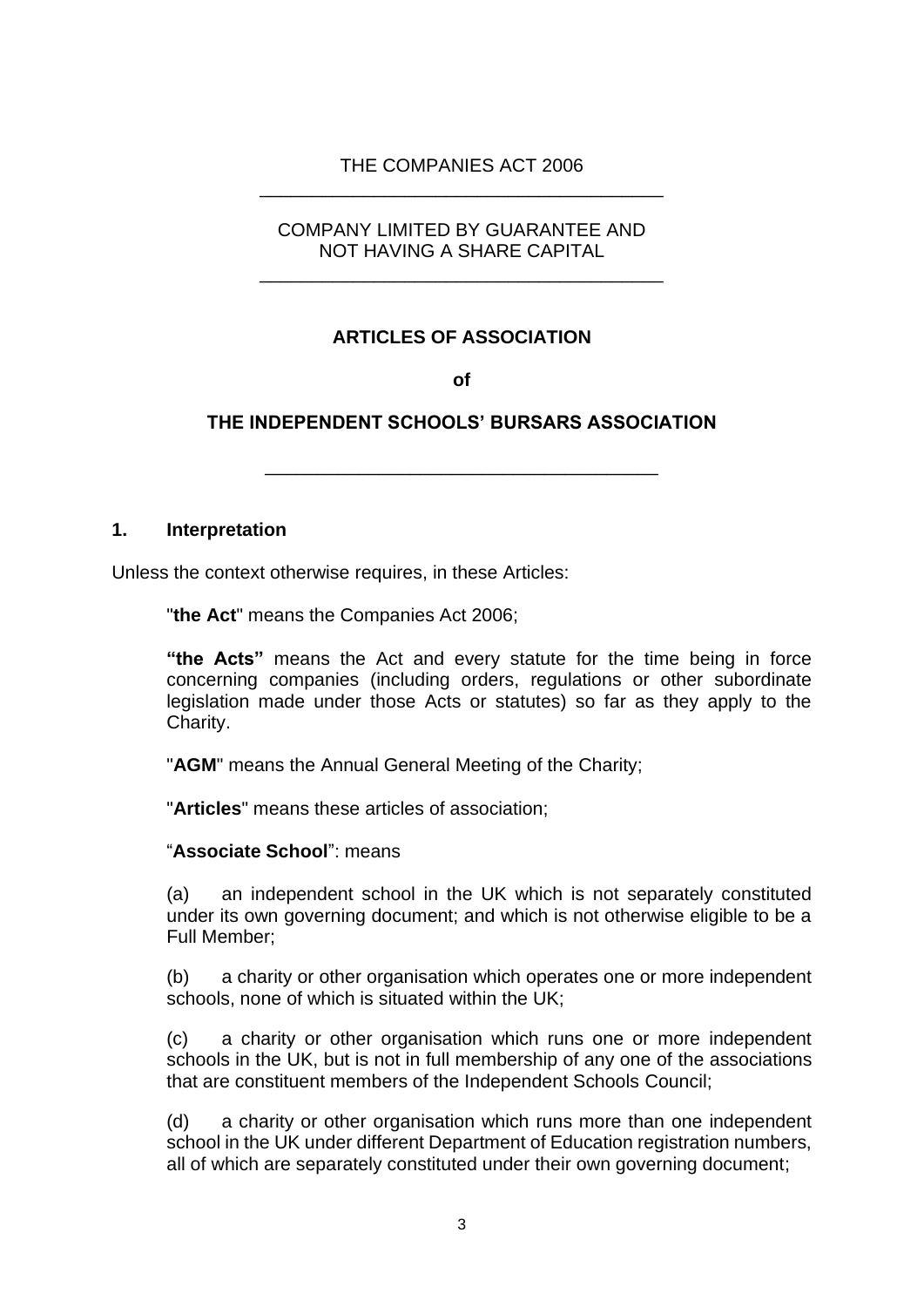(e) any other school, charity or organisation approved by the Board; or (e) any other school, charity or organisation approved by the Board; or

(f) such other independent school which is the opinion of the Board is eligible for Membership. eligible for Membership.

"Authenticated Document" means a document sent (a) by hard copy that is "**Authenticated Document**" means a document sent (a) by hard copy that is signed by the person sending it, or (b) electronically in which the identity of the signed by the person sending it, or (b) electronically in which the identity of the sender is confirmed in a manner specified by the Board (or where no such sender is confirmed in a manner specified by the Board (or where no such manner has been specified, which contains or is accompanied by a statement of the identity of the sender and the Board has no reason to doubt the truth of that statement); manner has been specified, which contains or is accompanied by a statement<br>of the identity of the sender and the Board has no reason to doubt the truth of<br>that statement);

"Authorised Representative" means an individual who is authorised by a Full "**Authorised Representative**" means an individual who is authorised by a Full Member or an Associate Member to act on its behalf at meetings of the Charity Member or an Associate Member to act on its behalf at meetings of the Charity and whose name is given to the Secretary; and whose name is given to the Secretary;

"Board" means the board of directors of the Charity; "**Board**" means the board of directors of the Charity;

"Board Adviser" means an individual who is entitled to attend meetings of the "**Board Adviser**" means an individual who is entitled to attend meetings of the Board, but who is not a director of the Charity; Board, but who is not a director of the Charity;

"Bursar" means the bursar of a school or the individual who undertakes the "**Bursar**" means the bursar of a school or the individual who undertakes the duties normally carried out by a bursar of a school and who is duly authorised duties normally carried out by a bursar of a school and who is duly authorised to act on behalf of that school by its governing body; to act on behalf of that school by its governing body;

"Chair" means the person elected to 'chair the board under article 17.4. "**Chair**" means the person elected to `chair the board under article 17.4.

"Charities Acts" means the Charities Acts 1992 to 2011 and every statute for "**Charities Acts**" means the Charities Acts 1992 to 2011 and every statute for the time being in force concerning charities (including orders, regulations or the time being in force concerning charities (including orders, regulations or other subordinate legislation under those Acts or statutes), so far as they apply other subordinate legislation under those Acts or statutes), so far as they apply to the Charity; to the Charity;

"the Charity" means the Company governed by these Articles; "**the Charity**" means the Company governed by these Articles;

"Charity Trustee" has the meaning given by section 97(1) of the Charities Act "**Charity Trustee**" has the meaning given by section 97(1) of the Charities Act 1993; 1993;

"the Commission" means the Charity Commission for England and Wales; "**the Commission**" means the Charity Commission for England and Wales;

"Director" means a director of the Charity; "**Director**" means a director of the Charity;

"Electronic Facility" includes (without limitation) website addresses and "Electronic Facility" includes (without limitation) website addresses and<br>conference call systems and any device, system, procedure, method or other facility providing an electronic means of attendance at and/or participation in a facility providing an electronic means of attendance at and/or participation in a general meeting of the Company decided by the board under these articles and general meeting of the Company decided by the board under these articles and specified in the notice of that meeting. specified in the notice of that meeting.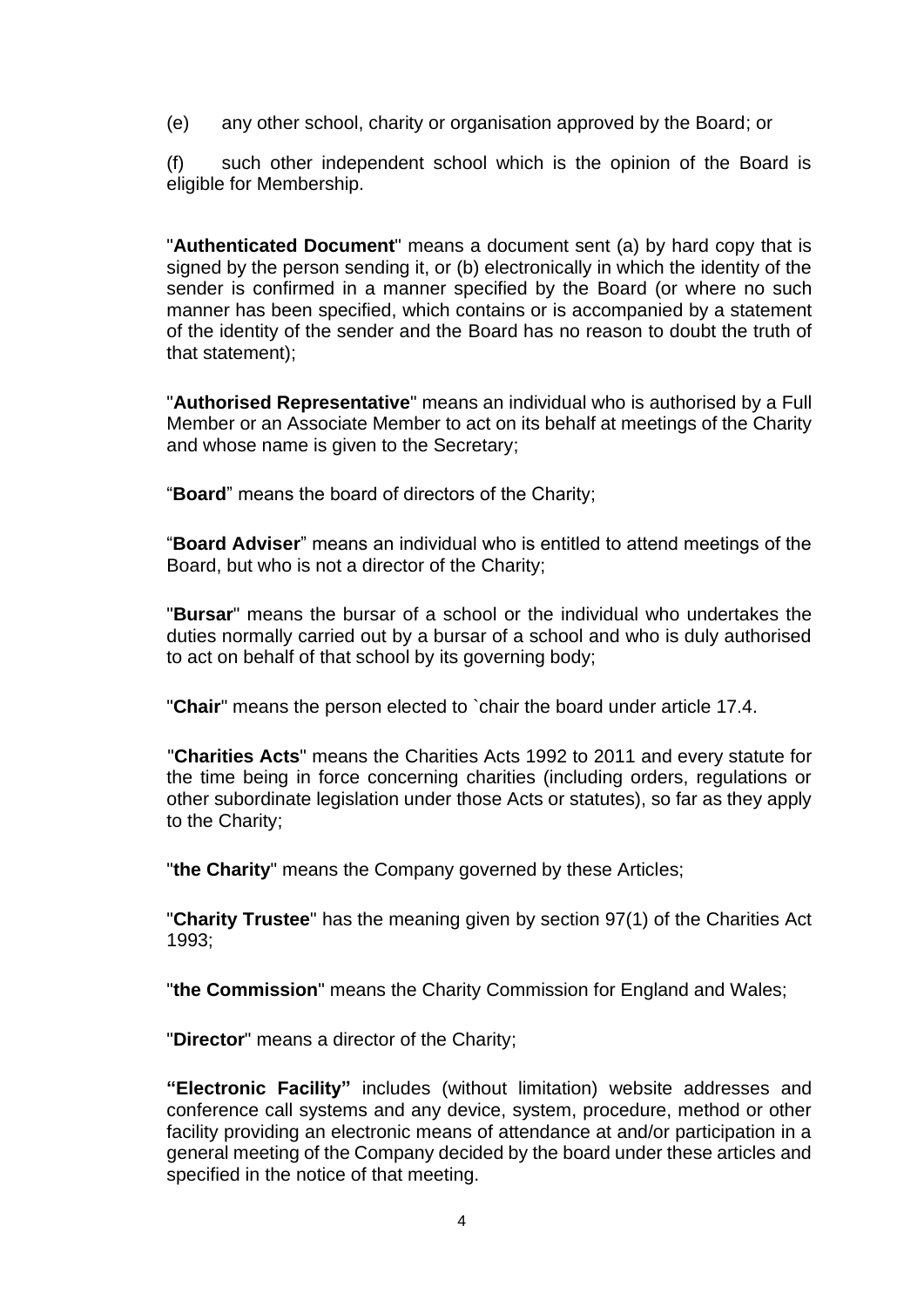"Eligible School" means a charity or other organisation, including proprietorial "**Eligible School**" means a charity or other organisation, including proprietorial schools, which: schools, which:

- (a) is separately constituted under its own governing document; (a) is separately constituted under its own governing document;
- (b) is (or has a governing body or member of staff who is) in full membership of any one of the associations that are constituent members of the of any one of the associations that are constituent members of the Independent Schools Council; Independent Schools Council;
- (c) and such charity or organisation under (a) or (b) above either: (c) and such charity or organisation under (a) or (b) above either:

(i) runs or controls a single independent school in the UK (provided (i) runs or controls a single independent school in the UK (provided that where a charity or other body runs a pre-preparatory, preparatory that where a charity or other body runs a pre-preparatory, preparatory<br>and/or senior school under the same Department for Education registration number it shall be treated as running a single school); or registration number it shall be treated as running a single school); or

(ii) runs or controls more than one independent school in the UK (ii) runs or controls more than one independent school in the UK under different Department for Education registration numbers, save under different Department for Education registration numbers, save that, where each independent school that it runs would, but for this that, where each independent school that it runs would, but for this paragraph (c) itself be an Eligible School, the charity or other paragraph (c) itself be an Eligible School, the charity or other organisation in question shall only be an Eligible School if it operates at organisation in question shall only be an Eligible School if it operates at least one of those schools directly; or least one of those schools directly; or

(iii) runs or controls any other school, charity or organisation (iii) runs or controls any other school, charity or organisation approved by the Board; or approved by the Board; or

(iv) such other independent school which in the opinion of the Board (iv) such other independent school which in the opinion of the Board is eligible for Full Membership. This includes schools, such as state is eligible for Full Membership. This includes schools, such as state boarding schools, which combine an independent and a state-funded element. element.

"Financial Expert" means an individual, company or firm who is an authorised "**Financial Expert**" means an individual, company or firm who is an authorised person or an exempted person within the meaning of the Financial Services person or an exempted person within the meaning of the Financial Services and Markets Act 2000; and Markets Act 2000;

"Material Benefit" means a benefit which may or may not be financial but **"Material Benefit**" means a benefit which may or may not be financial but which has a monetary value; which has a monetary value;

"Member" refers to Full Members and Associate Members of the Charity, "**Member**" refers to Full Members and Associate Members of the Charity, unless the context otherwise permits: unless the context otherwise permits:

"Full Member" means an Eligible School, which shall be a member of "**Full Member**" means an Eligible School, which shall be a member of the Charity for the purposes of the Act and which has the right to vote at the Charity for the purposes of the Act and which has the right to vote at general meetings. general meetings.

"Associate Member" means a form of association with the Charity in "**Associate Member**" means a form of association with the Charity in respect of an Associate School, which is not a member for the purposes respect of an Associate School, which is not a member for the purposes<br>of the Act and which therefore does not have the right to vote at general meetings or to propose candidates for election to the Board. meetings or to propose candidates for election to the Board.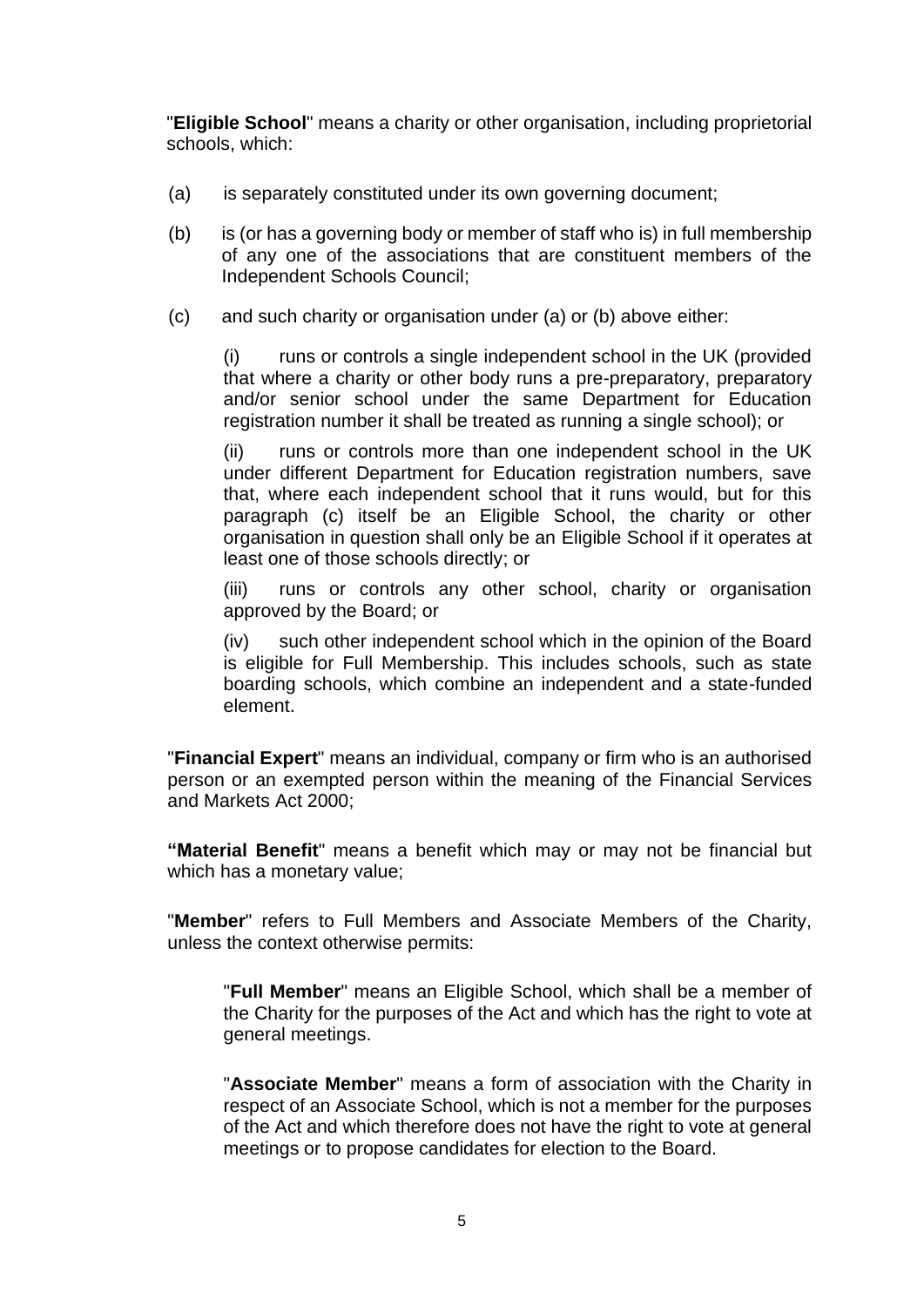# "Month" means calendar month; "**Month**" means calendar month;

"the Objects" means the Objects of the Charity as defined in Article 2; "**the Objects**" means the Objects of the Charity as defined in Article 2;

## "Person connected to a Director" means "**Person connected to a Director**" means

- (a) a child, parent, grandchild, grandparent, brother or sister of a director;
- (a) a child, parent, grandchild, grandparent, brother or sister of a director;<br>(b) the spouse or civil partner of a director or anyone falling within paragraph (a); (a);
- (c) a person carrying on business in partnership with a director or with any (c) a person carrying on business in partnership with a director or with any person falling within paragraph (a) or (b); person falling within paragraph (a) or (b);
- (d) an institution which is controlled by a director or by any person falling (d) an institution which is controlled by a director or by any person falling within paragraphs (a) (b) or (c) (or which is controlled by any two or more such persons when taken together); such persons when taken together);
- (e) a body corporate in which a director or any person within paragraphs (a) (e) a body corporate in which a director or any person within paragraphs (a) to (c) has a substantial interest (or in which two or more such persons, to (c) has a substantial interest (or in which two or more such persons, taken together, have a substantial interest); taken together, have a substantial interest);
- "runs and controls" is taken to include the control exercised by one body (A) "**runs and controls**" is taken to include the control exercised by one body (A) over another (B) by virtue of A holding a majority of the members' or shareholders' voting rights in B, where B operates as an independent shareholders' voting rights in B, where B operates as an independent school;

"Secretary" means the Secretary of the Charity; "**Secretary**" means the Secretary of the Charity;

"Vice-Chair" means a person elected as Vice-Chair under Article 17.5; "**Vice-Chair**" means a person elected as Vice-Chair under Article 17.5;

"year" means calendar year. "**year**" means calendar year.

Expressions defined in the Acts have the same meaning in these Articles. Expressions defined in the Acts have the same meaning in these Articles.

References to any Act of Parliament in these Articles are to that Act of References to any Act of Parliament in these Articles are to that Act of Parliament as amended or re-enacted from time to time and to any subordinate legislation made under it. legislation made under it.

The emboldening of a word or expression on the first occasion that it is used The emboldening of a word or expression on the first occasion that it is used below indicates that a word or expression is as defined in this Article. below indicates that a word or expression is as defined in this Article.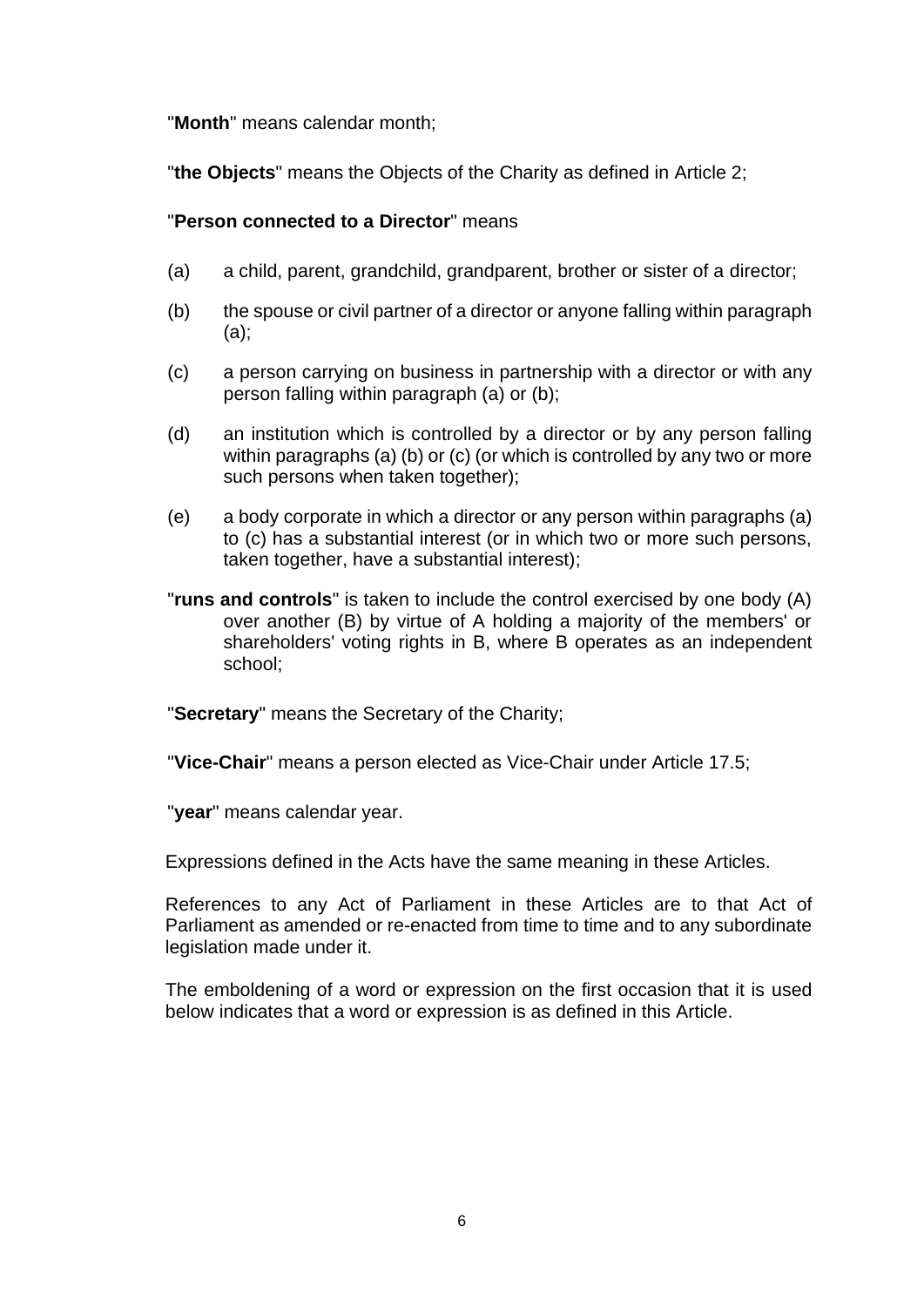# Objects **2. Objects**

The objects of the Charity are the advancement of education by the promotion The objects of the Charity are the advancement of education by the promotion of efficient and effective financial management, administration and ancillary<br>services at independent schools in so far as it is charitable to do so. services at independent schools in so far as it is charitable to do so.

## Powers **3. Powers**

The Charity has the following powers, which may be exercised only in The Charity has the following powers, which may be exercised only in promoting the Objects: promoting the **Objects**:

- 3.1 To promote or carry out research; 3.1 To promote or carry out research;
- 3.2 To provide advice and guidance;
- 3.3 3.2 To provide advice and guidance;<br>3.3 To organise (or to make grants or loans towards the costs of others organising) meetings, lectures, conferences, broadcasts, exhibitions, organising) meetings, lectures, conferences, broadcasts, exhibitions, seminars or courses of instruction; seminars or courses of instruction;
- 3.4 To publish or distribute information; 3.4 To publish or distribute information;
- 3.5 To co-operate with other bodies; 3.5 To co-operate with other bodies;
- 3.6 To support, administer or set up other charities and undertake and 3.6 To support, administer or set up other charities and undertake and execute charitable trusts; execute charitable trusts;
- 3.7 To raise funds;
- 3.8 To take and accept any gift of money, property or other assets whether subject to any special trusts or not; 3.7 To raise funds;<br>3.8 To take and accept any gift of money, property or other assets whether<br>subject to any special trusts or not;
- 3.9 To borrow money and give security for loans (but only in accordance with 3.9 To borrow money and give security for loans (but only in accordance with the restrictions imposed by the Charities Acts); the restrictions imposed by the Charities Acts);
- 3.10 To acquire or hire property rights or privileges of any kind and to acquire, 3.10 To acquire or hire property rights or privileges of any kind and to acquire,<br>hire, construct, restore, improve, maintain and alter property of any kind;
- 3.11 To let or dispose of or turn to account property of any kind (but only in 3.11 To let or dispose of or turn to account property of any kind (but only in accordance with the restrictions imposed by the Charities Acts); accordance with the restrictions imposed by the Charities Acts);
- 3.12 To make planning applications, applications for consent under bye-laws 3.12 To make planning applications, applications for consent under bye-laws or building regulations or other similar applications;
- 3.13 To pay any rent and other outgoings and expenses and execute and do all such other instruments, acts and things as may be requisite in 3.13 To pay any rent and other outgoings and expenses and execute and do all such other instruments, acts and things as may be requisite in connection with the use, maintenance, upkeep, expansion, alteration or connection with the use, maintenance, upkeep, expansion, alteration or improvement of property of any kind; improvement of property of any kind;
- 3.14 To purchase lease or hire and operate and maintain any equipment 3.14 To purchase lease or hire and operate and maintain any equipment necessary or convenient for the administration of the Charity;necessary or convenient for the administration of the Charity;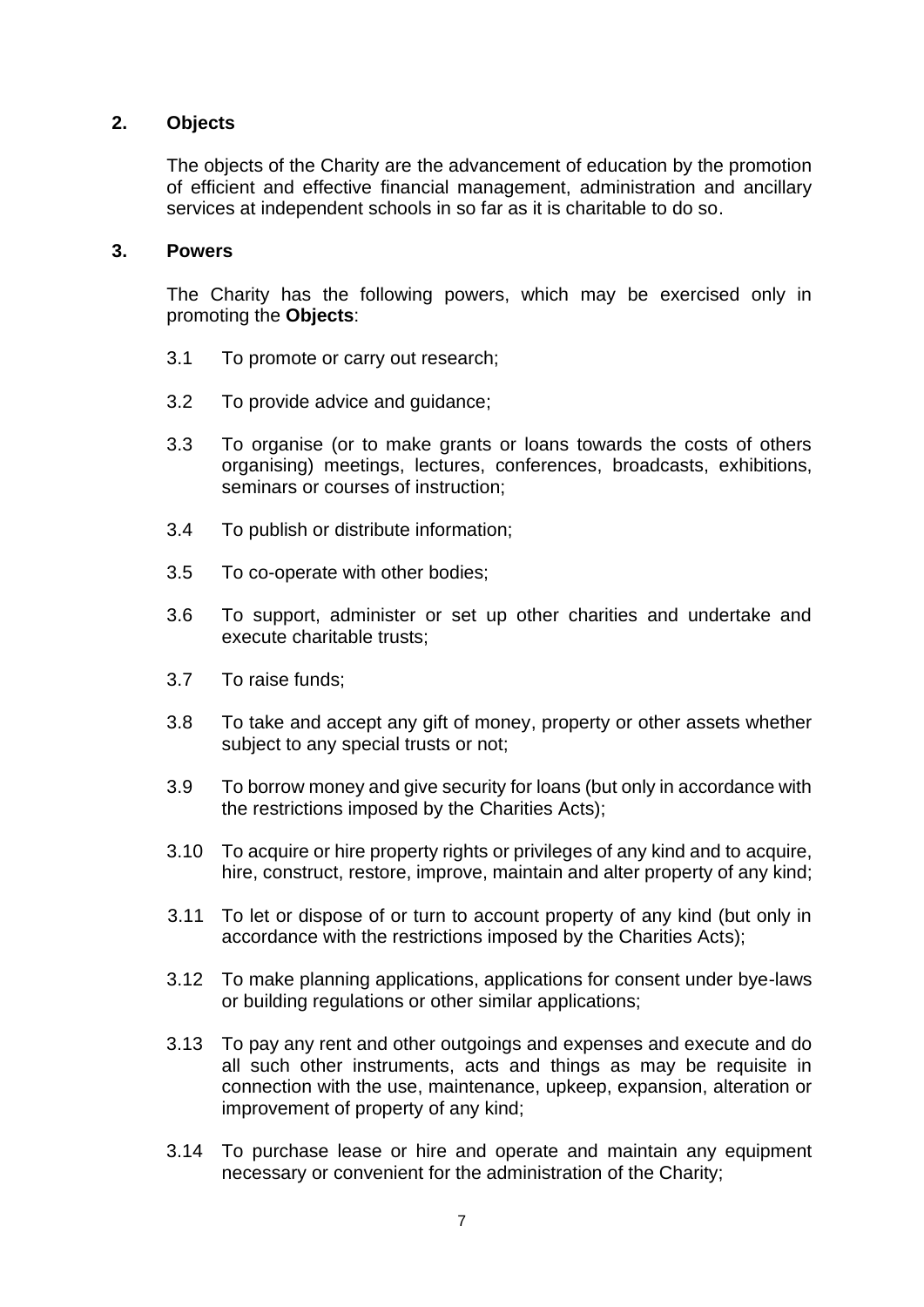- 3.15 To make grants or loans of money and to give guarantees; 3.15 To make grants or loans of money and to give guarantees;
- 3.16 To set aside funds for special purposes or as reserves against future 3.16 To set aside funds for special purposes or as reserves against future expenditure; expenditure;
- 3.17 To draw, make, accept, endorse, discount, negotiate, execute and issue 3.17 To draw, make, accept, endorse, discount, negotiate, execute and issue promissory notes, bills, cheques and other instruments and to operate promissory notes, bills, cheques and other instruments and to operate bank accounts; bank accounts;
- 3.18 To deposit or invest funds in any manner (but to invest only after 3.18 To deposit or invest funds in any manner (but to invest only after obtaining advice from a financial expert, unless the Board reasonably obtaining advice from a financial expert, unless the Board reasonably concludes that in all the circumstances it is unnecessary or inappropriate concludes that in all the circumstances it is unnecessary or inappropriate to do so, and having regard to the suitability of investments and the need to do so, and having regard to the suitability of investments and the need for diversification); for diversification);
- 3.19 To delegate the management of investments to a financial expert, but 3.19 To delegate the management of investments to a financial expert, but only on terms that:
	- (a) the investment policy is set down in writing for the financial expert (a) the investment policy is set down in writing for the financial expert by the Board; by the Board;
	- (b) every transaction is reported promptly to the Board or committee (b) every transaction is reported promptly to the Board or committee of the Board; of the Board;
	- (c) the performance of the investments is reviewed regularly with the (c) the performance of the investments is reviewed regularly with the Board; Board;
	- the Board is entitled to cancel the delegation arrangement at any (d) the Board is entitled to cancel the delegation arrangement at any time; time;
	- the investment policy and the delegation arrangement are (e) the investment policy and the delegation arrangement are reviewed at least once a year; reviewed at least once a year;
	- (f) all payments due to the financial expert are on a scale or at a level (f) all payments due to the financial expert are on a scale or at a level which is agreed in advance and are notified promptly to the Board which is agreed in advance and are notified promptly to the Board on receipt; on receipt;
	- (g) the financial expert must not do anything outside the powers of the Board; the Board;
- 3.20 To arrange for investments or other property of the Charity to be held in 3.20 To arrange for investments or other property of the Charity to be held in the name of a nominee (being a corporate body registered or having an established place of business in England and Wales) acting under the control of the Board or of a financial expert acting under its instructions and to pay any reasonable fee required; and to pay any reasonable fee required; the name of a nominee (being a corporate body registered or having an established place of business in England and Wales) acting under the control of the Board or of a financial expert acting under its instructions
- 3.21 To insure the property of the Charity against any foreseeable risk and 3.21 To insure the property of the Charity against any foreseeable risk and take out other insurance policies to protect the Charity when required; take out other insurance policies to protect the Charity when required;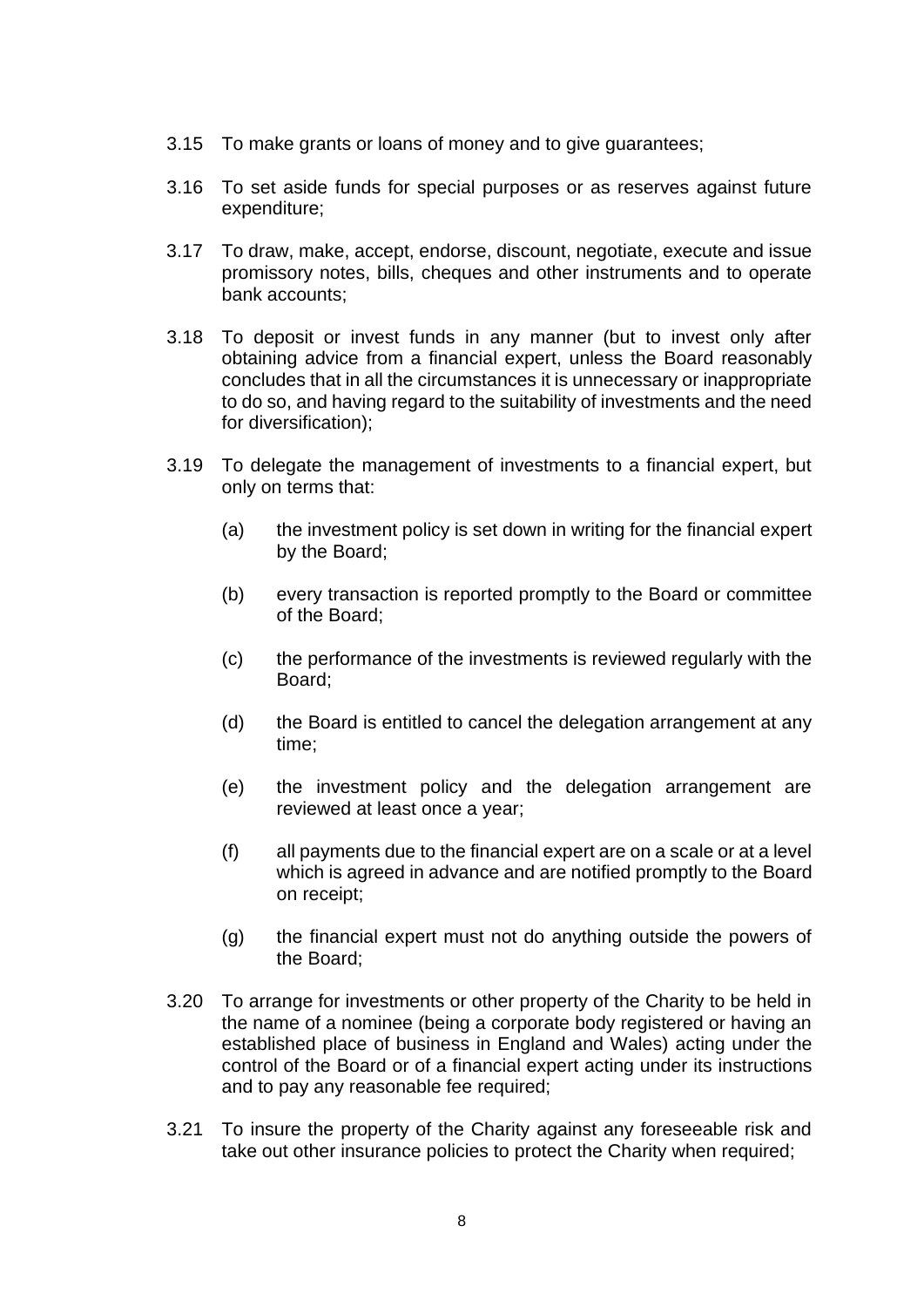- 3.22 To insure the members of the Board against the costs of a successful 3.22 To insure the members of the Board against the costs of a successful defence to a criminal prosecution brought against them as charity defence to a criminal prosecution brought against them as charity trustees or against personal liability incurred in respect of any act or trustees or against personal liability incurred in respect of any act or omission which is or is alleged to be a breach of trust or breach of duty, unless the director concerned knew that, or was reckless whether, the act or omission was a breach of trust or breach of duty; omission which is or is alleged to be a breach of trust or breach of duty,<br>unless the director concerned knew that, or was reckless whether, the<br>act or omission was a breach of trust or breach of duty;
- 3.23 Subject to Article 20, to employ paid or unpaid agents, staff or advisers; 3.23 Subject to Article 20, to employ paid or unpaid agents, staff or advisers;
- 3.24 To provide and contribute to superannuation or pension funds for the 3.24 To provide and contribute to superannuation or pension funds for the officers and employees of the Charity or any of them or otherwise to officers and employees of the Charity or any of them or otherwise to assist such officers and their dependents. assist such officers and their dependents.
- 3.25 To enter into contracts to provide services to or on behalf of other bodies; 3.25 To enter into contracts to provide services to or on behalf of other bodies;
- 3.26 To arrange for the amalgamation or merger of the Charity with any 3.26 To arrange for the amalgamation or merger of the Charity with any charitable organisation the purposes of which in the opinion of the Board charitable organisation the purposes of which in the opinion of the Board are similar to the purposes of the Charity either alone or as<br>amalgamated; amalgamated;
- 3.27 To establish or acquire subsidiary companies to assist or act as agents 3.27 To establish or acquire subsidiary companies to assist or act as agents for the Charity and which may carry out taxable trading; for the Charity and which may carry out taxable trading;
- 3.28 To pay the reasonable and proper costs of forming and administering the 3.28 To pay the reasonable and proper costs of forming and administering the Charity; and Charity; and
- 3.29 To do anything else within the law which promotes or helps to promote 3.29 To do anything else within the law which promotes or helps to promote the Objects. the Objects.

### Membership **4. Membership**

- 4.1 The number of Full Members of the Charity is unlimited. 4.1 The number of Full Members of the Charity is unlimited.
- 4.2 The Charity must maintain a register of Full Members in accordance with 4.2 The Charity must maintain a register of Full Members in accordance with section 113 of the Act. section 113 of the Act.
- 4.3 Full Membership is open to any Eligible School which is interested in 4.3 Full Membership is open to any Eligible School which is interested in promoting the Objects and which: promoting the Objects and which:
	- (a) applies to the Charity in the form required by the Board; (a) applies to the Charity in the form required by the Board;
	- (b) is approved by the Board; (b) is approved by the Board;
	- (c) pays any joining fee and annual subscription; and (c) pays any joining fee and annual subscription; and
	- (d) consents in writing to become a Full Member. (d) consents in writing to become a Full Member.
- 4.4 Associate Membership is open to any Associate School which: 4.4 Associate Membership is open to any Associate School which:
	- (a) applies to the Charity in the form required by the Board; (a) applies to the Charity in the form required by the Board;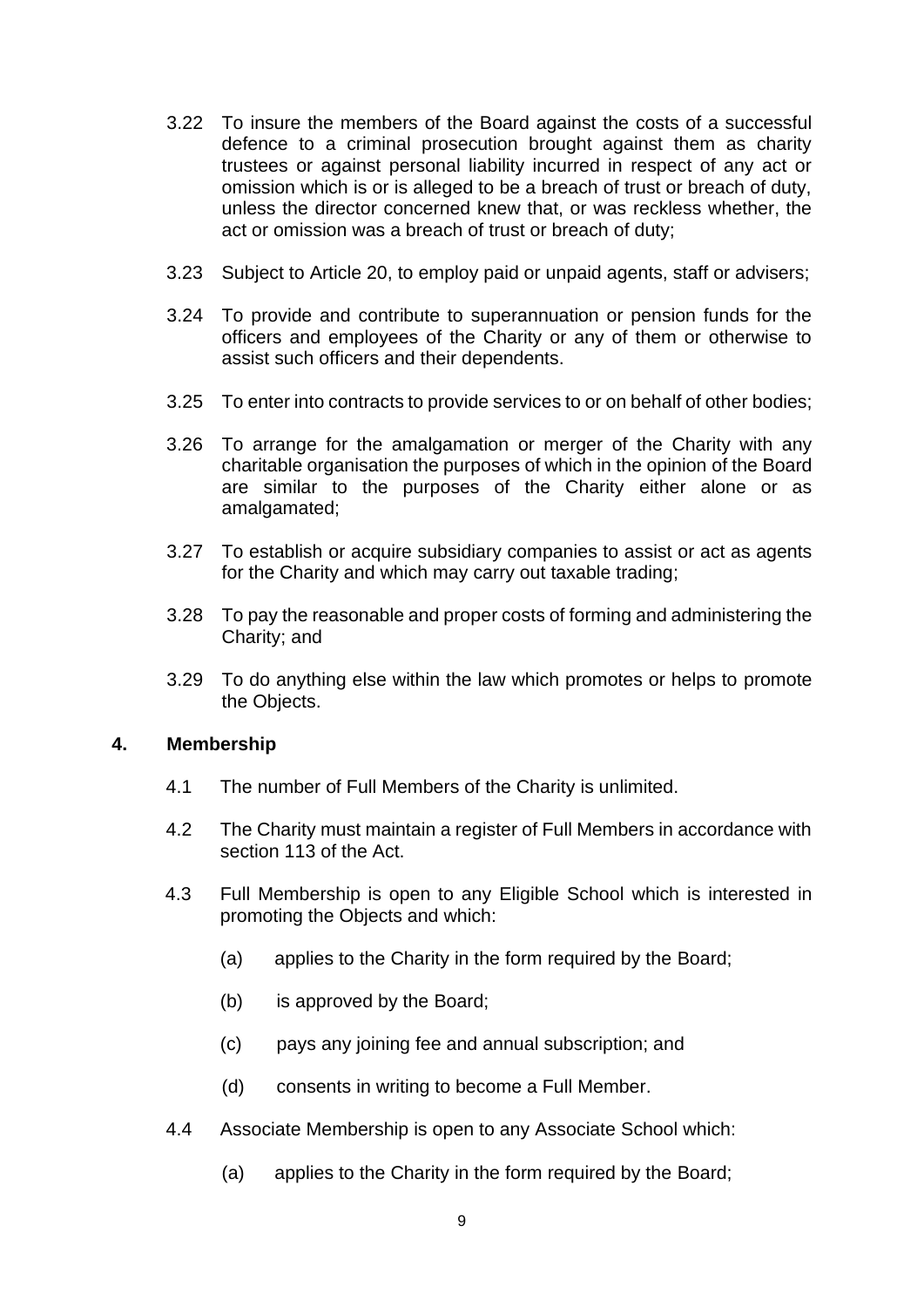- (b) is approved by the Board; (b) is approved by the Board;
- $(c)$ pays any joining fee and annual subscription; and (c) pays any joining fee and annual subscription; and
- $(d)$ consents in writing to become an Associate Member. (d) consents in writing to become an Associate Member.
- 4.5 Associate Members shall not be members of the Charity for the purposes 4.5 Associate Members shall not be members of the Charity for the purposes<br>of the Act but Associate Members shall be entitled to all the privileges of Full Membership save that: Full Membership save that:
	- $(a)$ Associate Members may not exercise any of the rights of (a) Associate Members may not exercise any of the rights of members under the Act, including for the avoidance of doubt, the members under the Act, including for the avoidance of doubt, the<br>right to speak or vote at general meetings but shall be entitled to attend such meetings; attend such meetings;
	- $(b)$ Associate Members may not make or second nominations to the (b) Associate Members may not make or second nominations to the Board; Board;
	- $(c)$ the authorised representative of an Associate Member may not be (c) the authorised representative of an Associate Member may not be appointed as a director. appointed as a director.
- 4.6 The Board may from time to time establish different classes of 4.6 The Board may from time to time establish different classes of Membership, prescribe their respective privileges and duties and set the Membership, prescribe their respective privileges and duties and set the amounts of any joining fees and subscriptions. amounts of any joining fees and subscriptions.
- 4.7 Membership is terminated if the Member concerned: 4.7 Membership is terminated if the Member concerned:
	- gives written notice of resignation to the Charity; (a) gives written notice of resignation to the Charity;
	- ceases to exist; (b) ceases to exist;
	- is more than three months in arrears in paying the relevant (c) is more than three months in arrears in paying the relevant subscription (but in such a case the Member may be reinstated on subscription (but in such a case the Member may be reinstated on payment of the amount due);
	- payment of the amount due);<br>(d) in the case of a Full Member, is removed by resolution of the Board on the ground that in their reasonable opinion the Full Member's continued membership is harmful to the Charity (but only after continued membership is harmful to the Charity (but only after notifying the Full Member in writing and considering the matter in notifying the Full Member in writing and considering the matter in the light of any written representations which the Member the light of any written representations which the Member concerned puts forward within 14 clear days after receiving concerned puts forward within 14 clear days after receiving notice). notice).
- 4.8 Membership of the Charity is not transferable. 4.8 Membership of the Charity is not transferable.
- 4.9 Without prejudice to section 323 of the Act, the authorised representative 4.9 Without prejudice to section 323 of the Act, the authorised representative of a Member shall be its Bursar, or such other employee as is nominated of a Member shall be its Bursar, or such other employee as is nominated by the Member. by the Member.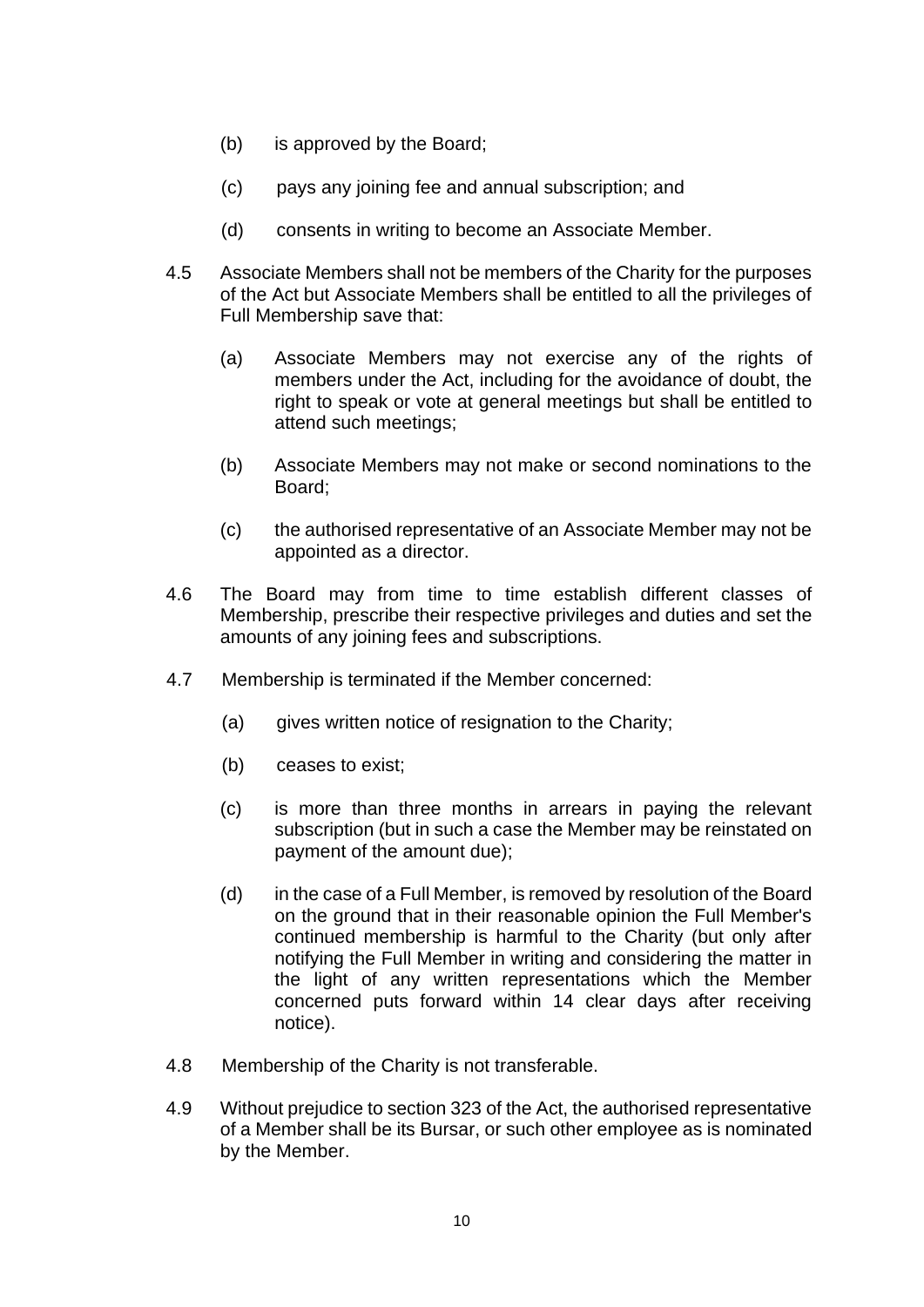4.10 In the event that a Member is unincorporated, its Bursar or other 4.10 In the event that a Member is unincorporated, its Bursar or other Authorised Representative shall hold its rights and interests in the Charity Authorised Representative shall hold its rights and interests in the Charity on its behalf. on its behalf.

# 5. Subscriptions **5. Subscriptions**

- 5.1 Each Full Member and Associate Member shall pay any joining fee and 5.1 Each Full Member and Associate Member shall pay any joining fee and annual subscription as shall be from time to time set for each class of annual subscription as shall be from time to time set for each class of Member. Member.
- 5.2 Annual subscriptions for each calendar year shall be paid on or before a 5.2 Annual subscriptions for each calendar year shall be paid on or before a date prescribed by the Board to a bank account nominated by the Board date prescribed by the Board to a bank account nominated by the Board and notified to the Full Members and Associate Members. and notified to the Full Members and Associate Members.

## 6. Participation in general meetings **6. Participation in general meetings**

- 6.1 The board may make any arrangements which it decides are appropriate 6.1 The board may make any arrangements which it decides are appropriate to allow those entitled to do so to attend and participate in any general<br>meeting. meeting.
- 6.2 Unless the notice of meeting says otherwise or the Chair of the meeting 6.2 Unless the notice of meeting says otherwise or the Chair of the meeting decides otherwise, a general meeting will be treated as taking place decides otherwise, a general meeting will be treated as taking place where the Chair of the meeting is at the time of the meeting. where the Chair of the meeting is at the time of the meeting.
- 6.3 Two or more persons who may not be in the same place as each other, 6.3 Two or more persons who may not be in the same place as each other, attend and participate in a general meeting if they are able to exercise attend and participate in a general meeting if they are able to exercise their rights to speak and vote at that meeting. A person is able to their rights to speak and vote at that meeting. A person is able to exercise the right to speak at a general meeting if that person can communicate to all those attending the meeting while the meeting is taking place. A person is able to exercise the right to vote at a general meeting if that person can vote on resolutions put to the meeting (or, in meeting if that person can vote on resolutions put to the meeting (or, in relation to a poll, can vote within the required timeframe) and that person's vote can be taken into account in deciding whether or not such person's vote can be taken into account in deciding whether or not such resolutions are passed at the same time as the votes of others attending resolutions are passed at the same time as the votes of others attending the meeting. the meeting. exercise the right to speak at a general meeting if that person can<br>communicate to all those attending the meeting while the meeting is<br>taking place. A person is able to exercise the right to vote at a general
- 6.4 When deciding whether a person is attending or participating in a 6.4 When deciding whether a person is attending or participating in a meeting other than at a physical place, it is immaterial where that person meeting other than at a physical place, it is immaterial where that person is or how that person is able to communicate with others who are is or how that person is able to communicate with others who are attending and participating. attending and participating.

# 7. Electronic facilities **7. Electronic facilities**

7.1 The board may decide to let persons entitled to attend and participate in 7.1 The board may decide to let persons entitled to attend and participate in a general meeting do so by simultaneous attendance and participation a general meeting do so by simultaneous attendance and participation by means of an electronic facility. Members present in person or by by means of an electronic facility. Members present in person or by proxy by means of such electronic facility will be counted in the quorum proxy by means of such electronic facility will be counted in the quorum for, and entitled to participate in, the general meeting. for, and entitled to participate in, the general meeting.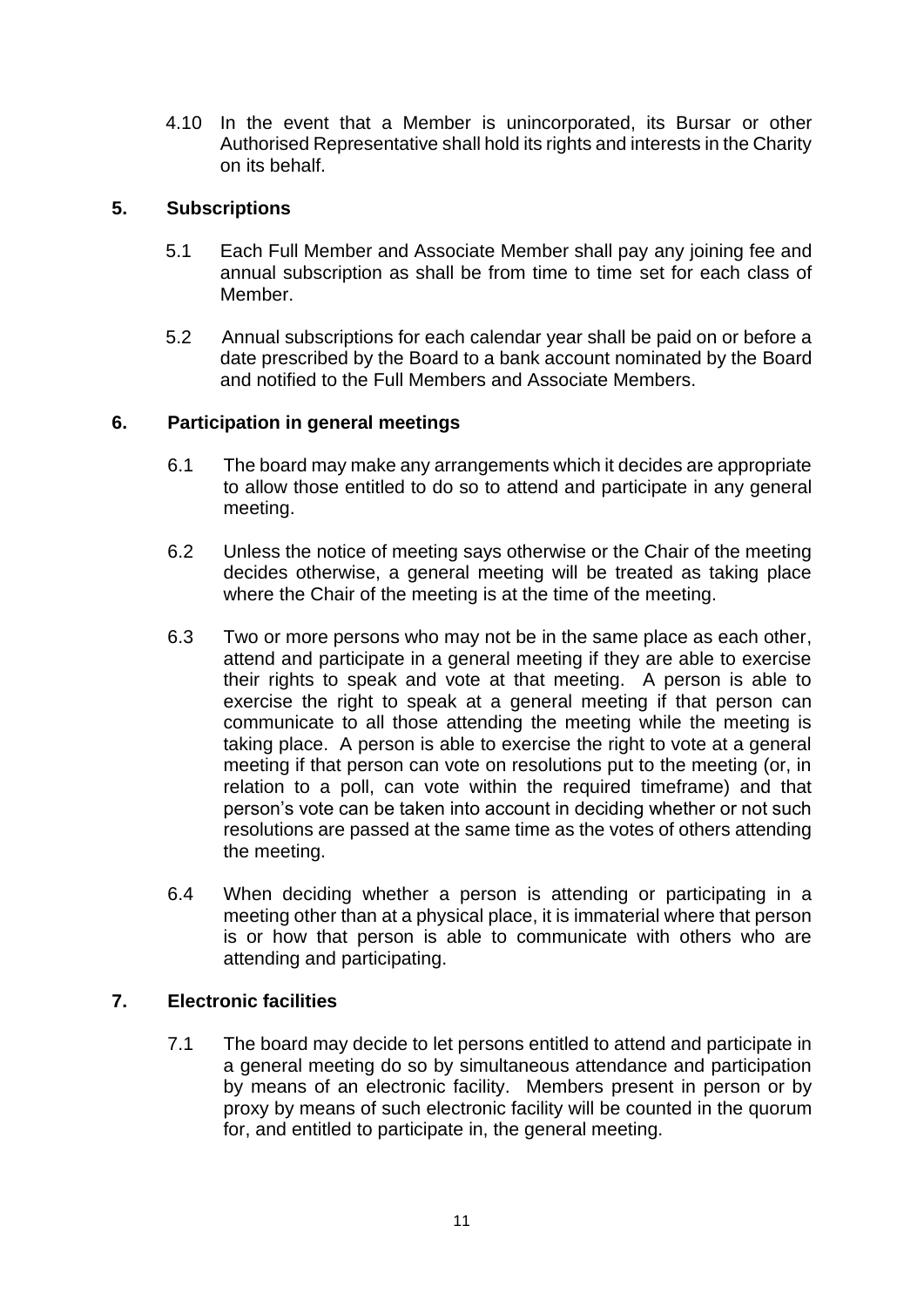7.2 Any general meeting at which electronic facilities are available will be 7.2 Any general meeting at which electronic facilities are available will be duly constituted and its proceedings valid if the Chair is satisfied that duly constituted and its proceedings valid if the Chair is satisfied that facilities are available throughout the meeting to enable all members facilities are available throughout the meeting to enable all members attending the meeting by whatever means to: attending the meeting by whatever means to:

> (a) participate in the business for which the meeting has been (a) participate in the business for which the meeting has been called called

(b) hear all the people who speak at the meeting and (b) hear all the people who speak at the meeting and

(c) be heard by all other people attending and participating in the (c) be heard by all other people attending and participating in the meeting. meeting.

- 7.3 If it appears to the Chair that the principal meeting place is inadequate 7.3 If it appears to the Chair that the principal meeting place is inadequate to accommodate all members entitled and wishing to attend, the meeting to accommodate all members entitled and wishing to attend, the meeting shall be duly constituted and its proceedings valid provided that the Chair shall be duly constituted and its proceedings valid provided that the Chair of the meeting is satisfied that adequate facilities are available of the meeting is satisfied that adequate facilities are available throughout the meeting to ensure that a member who is unable to be accommodated is able to participate in the business for which the meeting has been convened, and to hear all persons who speak (whether by the use of microphones, loudspeakers, audio visual (whether by the use of microphones, loudspeakers, audio visual communications equipment, an electronic facility or otherwise) whether communications equipment, an electronic facility or otherwise) whether in the meeting place or elsewhere and to be heard by all other persons in the meeting place or elsewhere and to be heard by all other persons so present in the same manner. The notice of meeting does not have to so present in the same manner. The notice of meeting does not have to give details of any arrangements under this article 7.3. give details of any arrangements under this article 7.3. throughout the meeting to ensure that a member who is unable to be<br>accommodated is able to participate in the business for which the<br>meeting has been convened, and to hear all persons who speak
- 7.4 All persons seeking to attend and participate in a general meeting by 7.4 All persons seeking to attend and participate in a general meeting by way of an electronic facility are responsible for maintaining adequate way of an electronic facility are responsible for maintaining adequate facilities to enable them to do so. Subject to the right of the Chair to facilities to enable them to do so. Subject to the right of the Chair to adjourn a general meeting under these articles, any inability of a person adjourn a general meeting under these articles, any inability of a person to attend or participate in a general meeting by means of an electronic to attend or participate in a general meeting by means of an electronic facility shall not invalidate the proceedings of that meeting. facility shall not invalidate the proceedings of that meeting.
- 7.5 7.5 Nothing in these articles authorises or allows a general meeting to be held exclusively on an electronic basis. held exclusively on an electronic basis.

# Postponement of general meetings **8. Postponement of general meetings**

- 8.1 If the board, in its absolute discretion, considers that it is impractical or undesirable for any reason to hold a general meeting on the date or at 8.1 If the board, in its absolute discretion, considers that it is impractical or undesirable for any reason to hold a general meeting on the date or at the time or place specified in the notice calling the general meeting or by the time or place specified in the notice calling the general meeting or by means of the electronic facility stated in that notice, it may postpone or means of the electronic facility stated in that notice, it may postpone or move the general meeting to another date, time and/or place or change move the general meeting to another date, time and/or place or change the electronic facility (or do any of these things). the electronic facility (or do any of these things).
- 8.2 The board shall take reasonable steps to ensure that notice of the date, 8.2 The board shall take reasonable steps to ensure that notice of the date, time and place of the rearranged meeting is given to any member trying time and place of the rearranged meeting is given to any member trying to attend the meeting at the original time and place. to attend the meeting at the original time and place.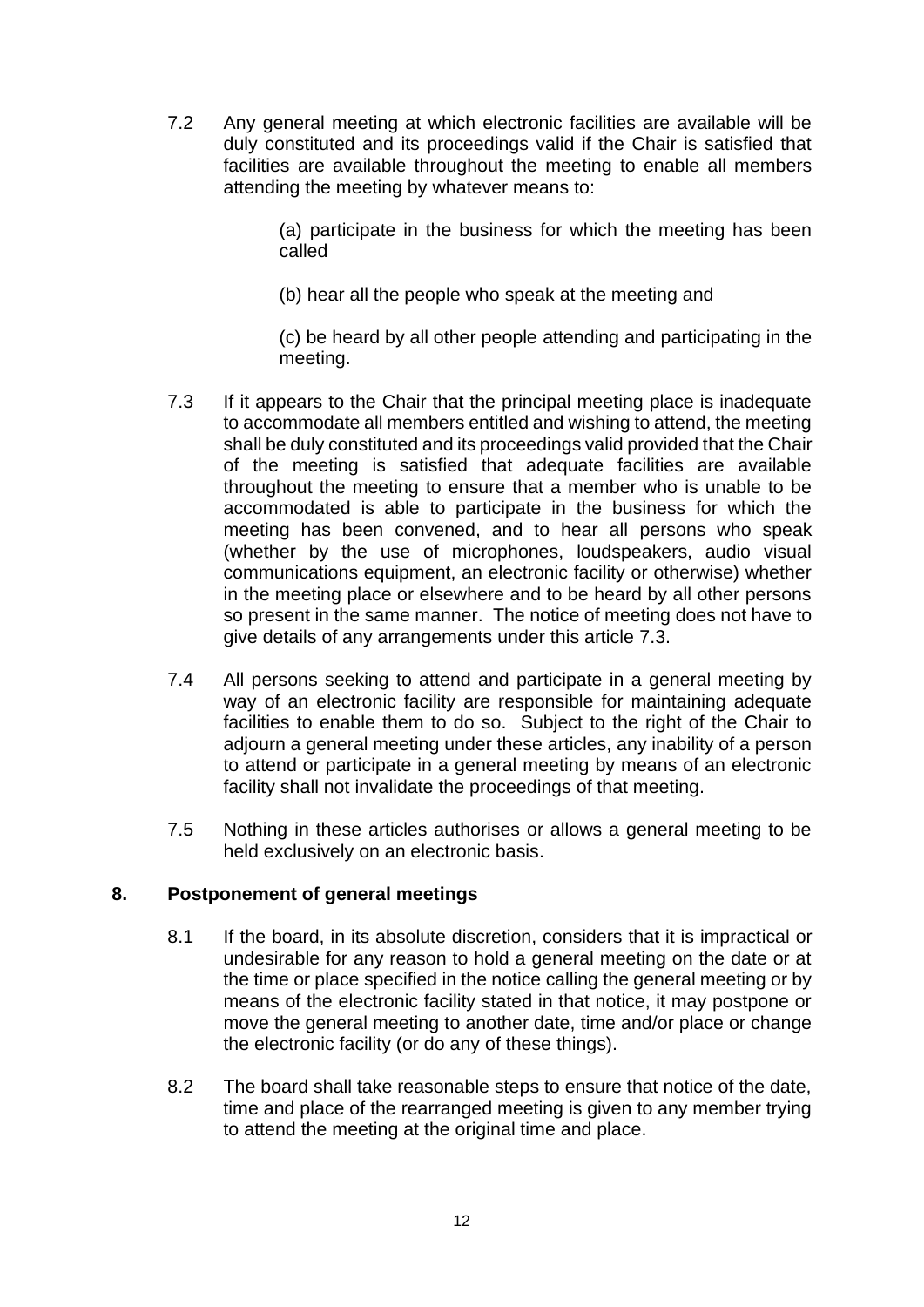- 8.3 Notice of the date, time and place of the rearranged meeting shall be 8.3 Notice of the date, time and place of the rearranged meeting shall be placed on the Company's website. Notice of the business to be placed on the Company's website. Notice of the business to be transacted at such rearranged meeting shall not be required.
- 8.4 transacted at such rearranged meeting shall not be required.<br>8.4 If a meeting is rearranged in this way the appointment of a proxy will be valid if it is received as required by these articles not less than 48 hours valid if it is received as required by these articles not less than 48 hours before the time appointed for holding the rearranged meeting. The board before the time appointed for holding the rearranged meeting. The board may also postpone or move the rearranged meeting under this article. may also postpone or move the rearranged meeting under this article.

# Security arrangements **9. Security arrangements**

- 9.1 The board and, at any general meeting, the Chair, may make any 9.1 The board and, at any general meeting, the Chair, may make any arrangement and impose any requirement or restriction which it or they arrangement and impose any requirement or restriction which it or they (as appropriate) consider appropriate to ensure the security and orderly (as appropriate) consider appropriate to ensure the security and orderly<br>conduct of a general meeting including, but not limited to, requirements for evidence of identity to be produced by those attending the meeting, for evidence of identity to be produced by those attending the meeting, the searching of their personal property and the restriction of items which the searching of their personal property and the restriction of items which may be taken into the meeting place. The board and, at any general may be taken into the meeting place. The board and, at any general meeting, the Chair may authorise some one or more persons who shall meeting, the Chair may authorise some one or more persons who shall include a director or the secretary or the Chair of the meeting to refuse include a director or the secretary or the Chair of the meeting to refuse physical or electronic entry to, or to eject from (physically or physical or electronic entry to, or to eject from (physically or electronically), such general meeting any person who refuses to comply electronically), such general meeting any person who refuses to comply with these arrangements, requirements or restrictions or who disrupts with these arrangements, requirements or restrictions or who disrupts the proper and orderly conduct of the meeting. the proper and orderly conduct of the meeting.
- 9.2 Where a general meeting is held partly by means of an electronic facility, 9.2 Where a general meeting is held partly by means of an electronic facility, the board may make any arrangement and impose any requirement or the board may make any arrangement and impose any requirement or restriction that is necessary to ensure the identification of those taking restriction that is necessary to ensure the identification of those taking part by this means and the security of the electronic facility. part by this means and the security of the electronic facility.

#### 10. Orderly conduct **10. Orderly conduct**

- 10.1 The Chair of the meeting shall take such action or give directions for 10.1 The Chair of the meeting shall take such action or give directions for such action to be taken as they think fit to promote the orderly conduct such action to be taken as they think fit to promote the orderly conduct of the business of the meeting as laid down in the notice of meeting. The of the business of the meeting as laid down in the notice of meeting. The Chair's decision on points of order, matters of procedure or arising Chair's decision on points of order, matters of procedure or arising incidentally from the business of the meeting shall be final as shall be incidentally from the business of the meeting shall be final as shall be their determination, acting in good faith, whether any point or matter is their determination, acting in good faith, whether any point or matter is of such a nature. of such a nature.
- 10.2 For the avoidance of doubt, no provision of these articles restricts or 10.2 For the avoidance of doubt, no provision of these articles restricts or excludes any of the powers or rights of a Chair of a meeting which are excludes any of the powers or rights of a Chair of a meeting which are given by the general law. given by the general law.

#### 11. Power to adjourn **11. Power to adjourn**

11.1 The Chair may, with the consent of a meeting at which a quorum is present (and shall, if so directed by the meeting), adjourn any meeting 11.1 The Chair may, with the consent of a meeting at which a quorum is present (and shall, if so directed by the meeting), adjourn any meeting to another date, time and/or place or for an indefinite period and with to another date, time and/or place or for an indefinite period and with such means of attendance and participation as they decide.such means of attendance and participation as they decide.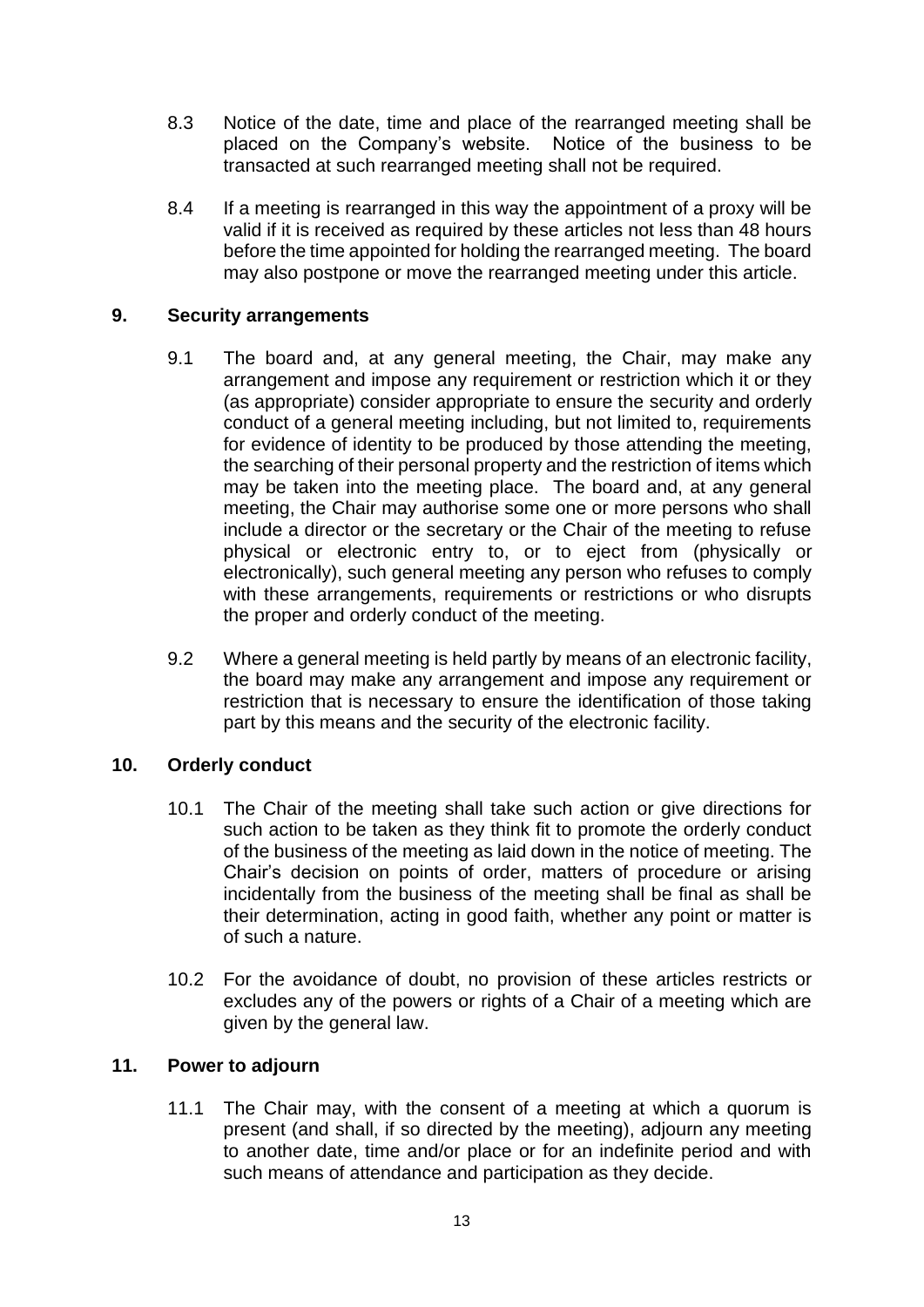- 11.2 Without prejudice to any other power which they may have under these 11.2 Without prejudice to any other power which they may have under these articles or which is given by the general law, the Chair may, without the articles or which is given by the general law, the Chair may, without the need for the consent of the meeting, interrupt or adjourn any meeting to need for the consent of the meeting, interrupt or adjourn any meeting to another date, time and/or place or for an indefinite period and with such another date, time and/or place or for an indefinite period and with such means of attendance and participation as they decide if they are of the means of attendance and participation as they decide if they are of the opinion that: opinion that:
	- (a) the members wishing to attend cannot be conveniently (a) the members wishing to attend cannot be conveniently accommodated in the place appointed for the meeting or accommodated in the place appointed for the meeting or
	- (b) the conduct of persons present prevents or is likely to prevent (b) the conduct of persons present prevents or is likely to prevent the proper and orderly conduct of the meeting or the proper and orderly conduct of the meeting or
	- (c) it has become necessary to ensure that the business of the (c) it has become necessary to ensure that the business of the meeting is properly considered and transacted or meeting is properly considered and transacted or
	- (d) the facilities or security at the place of the meeting or the (d) the facilities or security at the place of the meeting or the electronic facility provided for the meeting have become electronic facility provided for the meeting have become inadequate or are otherwise not sufficient to allow the meeting inadequate or are otherwise not sufficient to allow the meeting to be conducted as intended. to be conducted as intended.

#### 12. Proceedings at adjourned meeting **12. Proceedings at adjourned meeting**

- 12.1 The only business which shall be transacted at any adjourned meeting 12.1 The only business which shall be transacted at any adjourned meeting is that which might properly have been transacted at the meeting from is that which might properly have been transacted at the meeting from which the adjournment took place. which the adjournment took place.
- 12.2 When a meeting is adjourned for an indefinite period the time and place 12.2 When a meeting is adjourned for an indefinite period the time and place and the means of attendance and participation for the adjourned meeting and the means of attendance and participation for the adjourned meeting shall be fixed by the board. shall be fixed by the board.
- 12.3 Any meeting may be adjourned more than once. 12.3 Any meeting may be adjourned more than once.

#### 13. Proceedings at general meetings **13. Proceedings at general meetings**

- 13.1 Full Members are entitled to attend general meetings through their 13.1 Full Members are entitled to attend general meetings through their authorised representative or by proxy. Except where otherwise provided by the Act, general meetings are called on at least 14 clear days' written notice specifying the business to be discussed. authorised representative or by proxy. Except where otherwise provided<br>by the Act, general meetings are called on at least 14 clear days' written<br>notice specifying the business to be discussed.
- 13.2 A quorum at a general meeting shall be 50 Full Members (or if the 13.2 A quorum at a general meeting shall be 50 Full Members (or if the number of Full Members of the Charity is less than 50, then half of the number of Full Members of the Charity is less than 50, then half of the number of Full Members (rounded up to the nearest whole number)) number of Full Members (rounded up to the nearest whole number)) present by their authorised representative or by proxy.
- 13.3 The Chair or (if the Chair is unable or unwilling to do so) a Vice-Chair or (if the Chair and Vice-Chairs are unable or unwilling to do so) some other authorised representative of a Full Member elected by those present presides at a general meeting. presides at a general meeting. present by their authorised representative or by proxy.<br>13.3 The Chair or (if the Chair is unable or unwilling to do so) a Vice-Chair or<br>(if the Chair and Vice-Chairs are unable or unwilling to do so) some other<br>authorised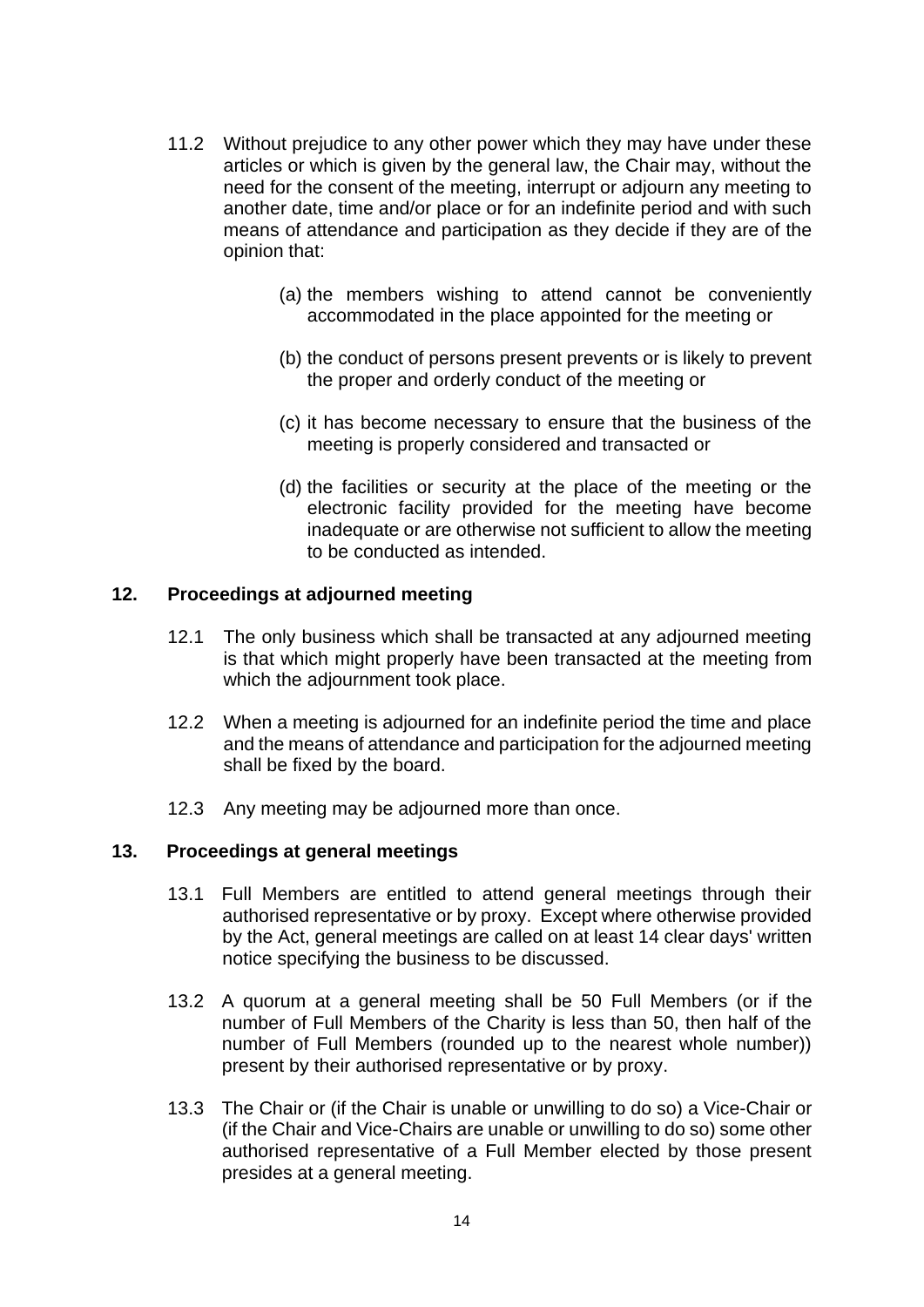- 13.4 The Charity must hold an AGM in every year which all Full Members are 13.4 The Charity must hold an AGM in every year which all Full Members are entitled to attend. Each AGM must be held within 15 months of the entitled to attend. Each AGM must be held within 15 months of the previous AGM at a time and place to be determined by the Board. previous AGM at a time and place to be determined by the Board.
- 13.5 At an AGM the Full Members: 13.5 At an AGM the Full Members:
	- (a) receive the Board's report on the Charity's activities since the (a) receive the Board's report on the Charity's activities since the previous AGM; previous AGM;
	- (b) receive the accounts of the Charity for the previous financial year; (b) receive the accounts of the Charity for the previous financial year;
	- (c) appoint auditors for the Charity; (c) appoint auditors for the Charity;
	- (d) accept the retirement of those members of the Board who wish to (d) accept the retirement of those members of the Board who wish to retire or who are retiring at the end of their term of office; and
	- (e) may determine any issues of policy or deal with any other (e) may determine any issues of policy or deal with any other business put before them provided that details of such other business put before them provided that details of such other business were included on the notice of meeting. business were included on the notice of meeting.
- 13.6 A general meeting may be called at any time by the Board. 13.6 A general meeting may be called at any time by the Board.
- 13.7 A general meeting must be called on a written request to the Board from 13.7 A general meeting must be called on a written request to the Board from at least 5% of the Full Members. at least 5% of the Full Members.
- 13.8 On receipt of a written request made under Article 13.7, the Board must call a general meeting within 21 days and the meeting must be held not 13.8 On receipt of a written request made under Article 13.7, the Board must call a general meeting within 21 days and the meeting must be held not more than 28 days after the date of the notice convening it. more than 28 days after the date of the notice convening it.
- 13.9 In addition and without prejudice to the provisions of Section 168 of the 13.9 In addition and without prejudice to the provisions of Section 168 of the Act, the Full Members may by ordinary resolution remove any member Act, the Full Members may by ordinary resolution remove any member of the Board before the expiration of their period of office and may by ordinary resolution appoint another suitably qualified individual in their place. of the Board before the expiration of their period of office and may by<br>ordinary resolution appoint another suitably qualified individual in their<br>place.

#### 14. Appointment of proxies **14. Appointment of proxies**

- 14.1 Any appointment of a proxy must be made by a notice in writing which: 14.1 Any appointment of a proxy must be made by a notice in writing which:
	- (a) states the name and address of the Full Member appointing the (a) states the name and address of the Full Member appointing the proxy; proxy;
	- (b) identifies the person appointed to be that Full Member's proxy and (b) identifies the person appointed to be that Full Member's proxy and the general meeting in relation to which that person is appointed; the general meeting in relation to which that person is appointed;
	- (c) is signed by or on behalf of the Full Member appointing the proxy (c) is signed by or on behalf of the Full Member appointing the proxy or is authenticated in such other manner as the Board may determine; determine;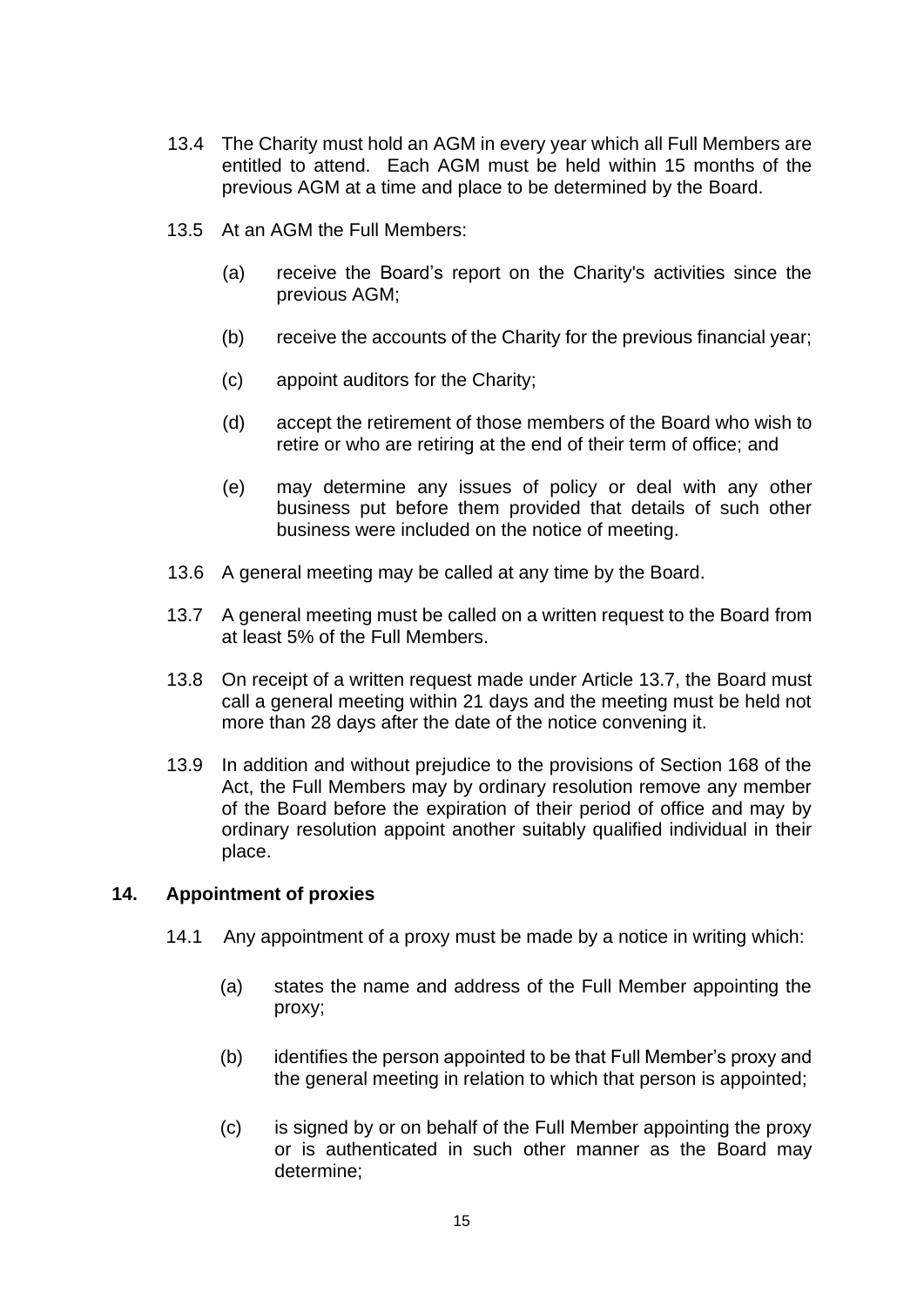- (d) is delivered to the Board in accordance with Article 21; (d) is delivered to the Board in accordance with Article 21;
- (e) is received by the Board at least 48 hours (excluding non-working (e) is received by the Board at least 48 hours (excluding non-working days) before the meeting to which it relates. days) before the meeting to which it relates.
- 14.2 The Board may require proxy notices to be delivered in a particular form 14.2 The Board may require proxy notices to be delivered in a particular form and may specify different forms for different purposes. and may specify different forms for different purposes.
- 14.3 Proxy notices may specify how the proxy appointed under them is to vote 14.3 Proxy notices may specify how the proxy appointed under them is to vote (or that the proxy is to abstain from voting) on one or more resolutions. (or that the proxy is to abstain from voting) on one or more resolutions.
- 14.4 Unless a proxy notice indicates otherwise, it should be treated as: 14.4 Unless a proxy notice indicates otherwise, it should be treated as:
	- (a) allowing the person appointed under it as a proxy discretion on how to vote on any ancillary or procedural resolution put to the (a) allowing the person appointed under it as a proxy discretion on how to vote on any ancillary or procedural resolution put to the meeting; meeting;
	- (b) appointing that person as a proxy in relation to any adjournment (b) appointing that person as a proxy in relation to any adjournment of the general meeting to which it relates as well as to the meeting<br>itself. itself.
- 14.5 An appointment under a proxy notice may be revoked by notice in writing<br>delivered to the Board, in accordance with Article 21, but such revocation delivered to the Board, in accordance with Article 21, but such revocation will only take effect if the Board receives it before the start of the meeting will only take effect if the Board receives it before the start of the meeting to which it relates. to which it relates.

#### 15. Voting at general meetings **15. Voting at general meetings**

- \_15.1 A resolution at a general meeting shall be decided by a show of hands, 15.1 A resolution at a general meeting shall be decided by a show of hands, unless a poll is demanded. unless a poll is demanded.
- 15.2 Except where otherwise provided by the Act, every issue is decided by a 15.2 Except where otherwise provided by the Act, every issue is decided by a majority of the votes cast. majority of the votes cast.
- 15.3 (a) On a vote on a resolution on a show of hands at a meeting, every 15.3 (a) On a vote on a resolution on a show of hands at a meeting, every proxy present who has been duly appointed by one or more Full proxy present who has been duly appointed by one or more Full Members entitled to vote on the resolution has one vote. This is Members entitled to vote on the resolution has one vote. This is subject to Article 15.3(b). subject to Article 15.3(b).
	- (b) On a vote on a resolution on a show of hands at a meeting, a (b) On a vote on a resolution on a show of hands at a meeting, a proxy has one vote for and one vote against the resolution if:
		- (i) the proxy has been duly appointed by more than one Full (i) the proxy has been duly appointed by more than one Full Member entitled to vote on the resolution, and Member entitled to vote on the resolution, and
		- (ii) the proxy has been instructed by one or more of those Full (ii) the proxy has been instructed by one or more of those Full Members to vote for the resolution and by one or more Members to vote for the resolution and by one or more other of those Full Members to vote against it.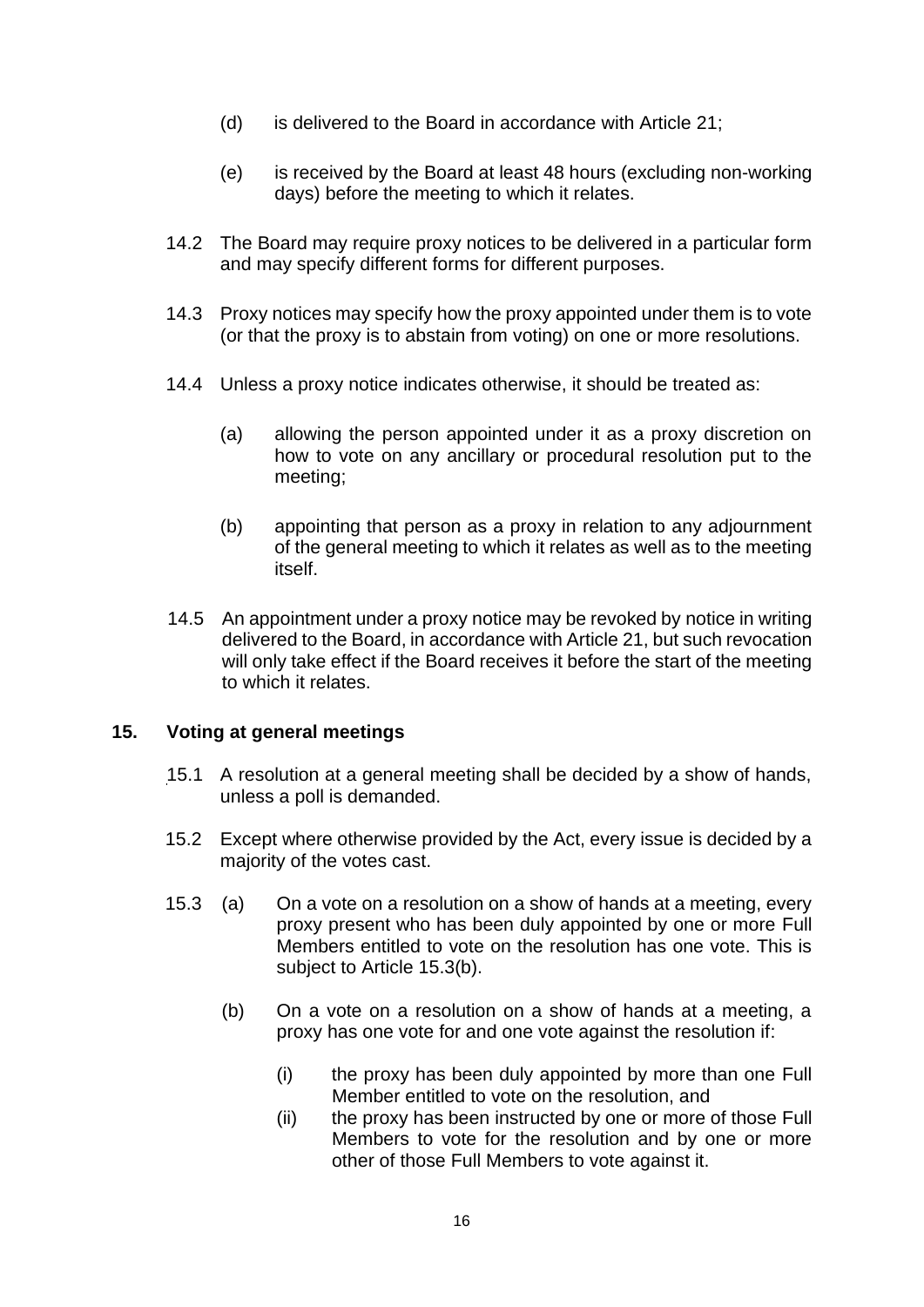- 15.4 A poll on a resolution may be demanded: 15.4 A poll on a resolution may be demanded:
	- (a) in advance of the general meeting where it is to be put to the vote; (a) in advance of the general meeting where it is to be put to the vote; or or
	- (b) at a general meeting, either before a show of hands on that (b) at a general meeting, either before a show of hands on that resolution or immediately after the result of a show of hands on resolution or immediately after the result of a show of hands on that resolution is declared. that resolution is declared.
- 15.5 A poll may be demanded by: 15.5 A poll may be demanded by:
	- (a) the Chair of the meeting; (a) the Chair of the meeting;
	- (b) any director; (b) any director;
	- (c) five or more persons having the right to vote on the resolution; or (c) five or more persons having the right to vote on the resolution; or
	- (d) a person or persons representing at least 10% of the total voting (d) a person or persons representing at least 10% of the total voting rights of all the Full Members present at the meeting. rights of all the Full Members present at the meeting.
- 15.6 A demand for a poll may be withdrawn if the poll has not yet been taken 15.6 A demand for a poll may be withdrawn if the poll has not yet been taken and the Chair of the meeting consents to the withdrawal. and the Chair of the meeting consents to the withdrawal.
- 15.7 Subject to these Articles, polls at general meetings must be taken when, 15.7 Subject to these Articles, polls at general meetings must be taken when, where and in such manner as the Chair of the meeting directs. where and in such manner as the Chair of the meeting directs.
- 15.8 The Chair of the meeting may appoint scrutineers (who need not be Members) and decide how and when the result of the poll is to be declared. 15.8 The Chair of the meeting may appoint scrutineers (who need not be Members) and decide how and when the result of the poll is to be declared.
- 15.9 A poll on the election of the Chair of the meeting, or a question of 15.9 A poll on the election of the Chair of the meeting, or a question of adjournment, must be taken immediately. Other polls must be taken adjournment, must be taken immediately. Other polls must be taken within 30 days of their being demanded. within 30 days of their being demanded.
- 15.10 A demand for a poll does not prevent a general meeting from continuing, 15.10 A demand for a poll does not prevent a general meeting from continuing, except as regards the question on which the poll was demanded. except as regards the question on which the poll was demanded.
- 15.11 No notice need be given of a poll not taken immediately if the time and 15.11 No notice need be given of a poll not taken immediately if the time and place at which it is to be taken are announced at the meeting at which it place at which it is to be taken are announced at the meeting at which it is demanded. In any other case, at least 7 days' notice must be given is demanded. In any other case, at least 7 days' notice must be given specifying the time and place at which the poll is to be taken. specifying the time and place at which the poll is to be taken.

### 16. Written resolutions **16. Written resolutions**

16.1 Subject to Article 16.7, any resolution that may be passed validly at a 16.1 Subject to Article 16.7, any resolution that may be passed validly at a general meeting of the Charity may be passed as a written resolution. general meeting of the Charity may be passed as a written resolution.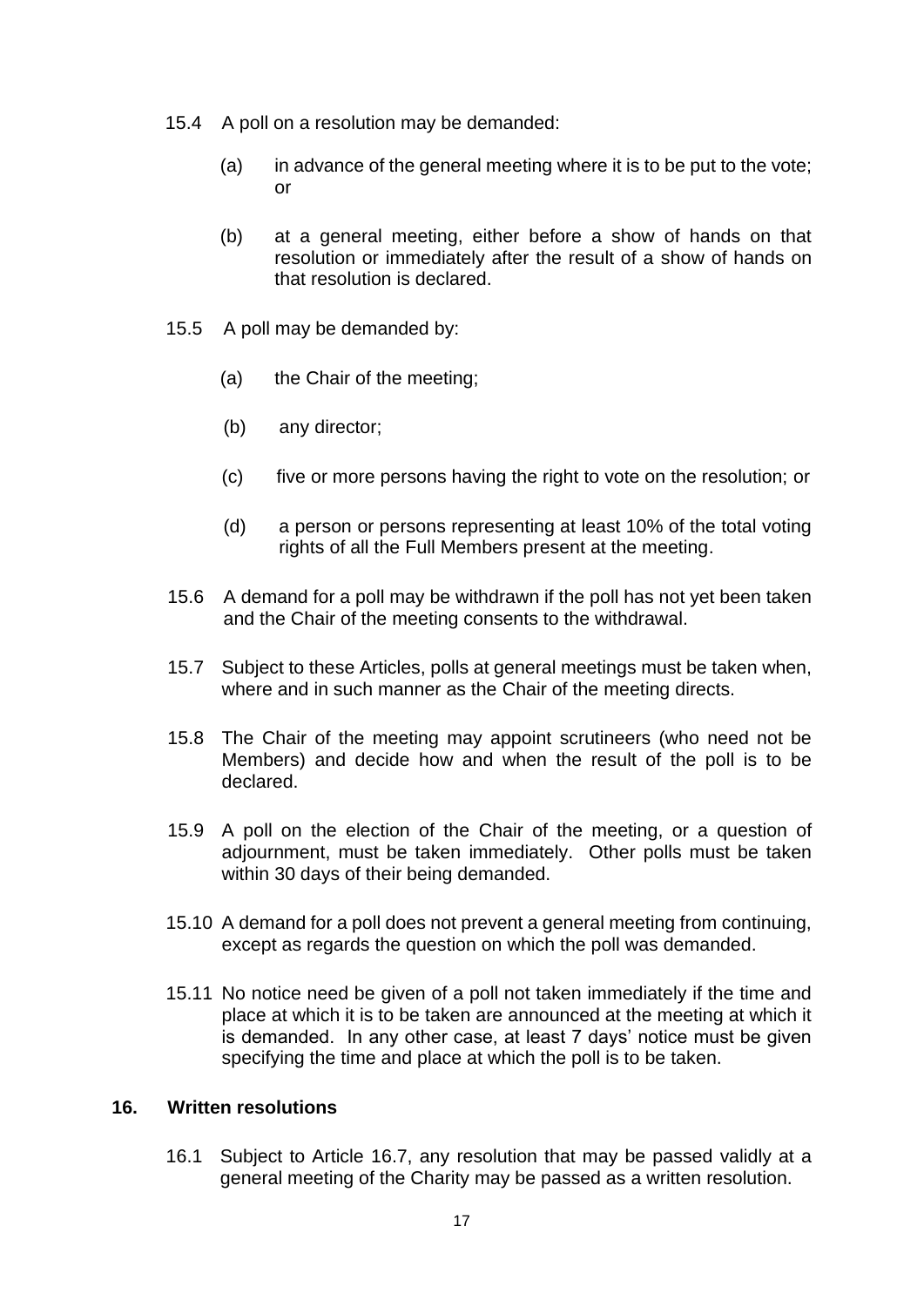- 16.2 A written resolution may be proposed by the Board or by 5% or more of 16.2 A written resolution may be proposed by the Board or by 5% or more of the Full Members (on written request to the Board). the Full Members (on written request to the Board).
- 16.3 The Board must circulate any proposed written resolution to all Full 16.3 The Board must circulate any proposed written resolution to all Full Members, together with: Members, together with:
	- (a) any accompanying statement; (a) any accompanying statement;
	- (b) guidance on how to signify agreement to the resolution; and (b) guidance on how to signify agreement to the resolution; and
	- (c) the date by which the resolution must be passed if it is not to lapse. (c) the date by which the resolution must be passed if it is not to lapse.
- 16.4 A Full Member signifies agreement to a proposed written resolution when 16.4 A Full Member signifies agreement to a proposed written resolution when the Charity receives from them an Authenticated Document (whether in hard copy or electronic form) identifying the resolution to which it relates hard copy or electronic form) identifying the resolution to which it relates and their agreement to it. and their agreement to it.
- 16.5 Subject to Article 16.6, a written resolution is passed when: 16.5 Subject to Article 16.6, a written resolution is passed when:
	- (a) in the case of an ordinary resolution, a simple majority of all the (a) in the case of an ordinary resolution, a simple majority of all the Full Members have signified their agreement to it; and Full Members have signified their agreement to it; and
	- (b) in the case of a special resolution, at least 75% of all the Full (b) in the case of a special resolution, at least 75% of all the Full Members have signified their agreement to it. Members have signified their agreement to it.
- 16.6 A proposed written resolution lapses if it is not passed before the end of 16.6 A proposed written resolution lapses if it is not passed before the end of 28 days beginning on the first day on which it was circulated. 28 days beginning on the first day on which it was circulated.
- 16.7 The following may not be passed as a written resolution: 16.7 The following may not be passed as a written resolution:
	- (a) a resolution to remove a director before their period of office (a) a resolution to remove a director before their period of office expires; and expires; and
	- (b) a resolution to remove an auditor before their period of office (b) a resolution to remove an auditor before their period of office expires. expires.

# 17. The Board **17. The Board**

- 17.1 The members of the Board as the charity trustees have control of the 17.1 The members of the Board as the charity trustees have control of the Charity and its property and funds. Charity and its property and funds.
- 17.2 The Board shall consist of at least eight and not more than twelve 17.2 The Board shall consist of at least eight and not more than twelve authorised representatives of Full Members who are elected under article<br>17.6 below. In addition to these: 17.6 below. In addition to these: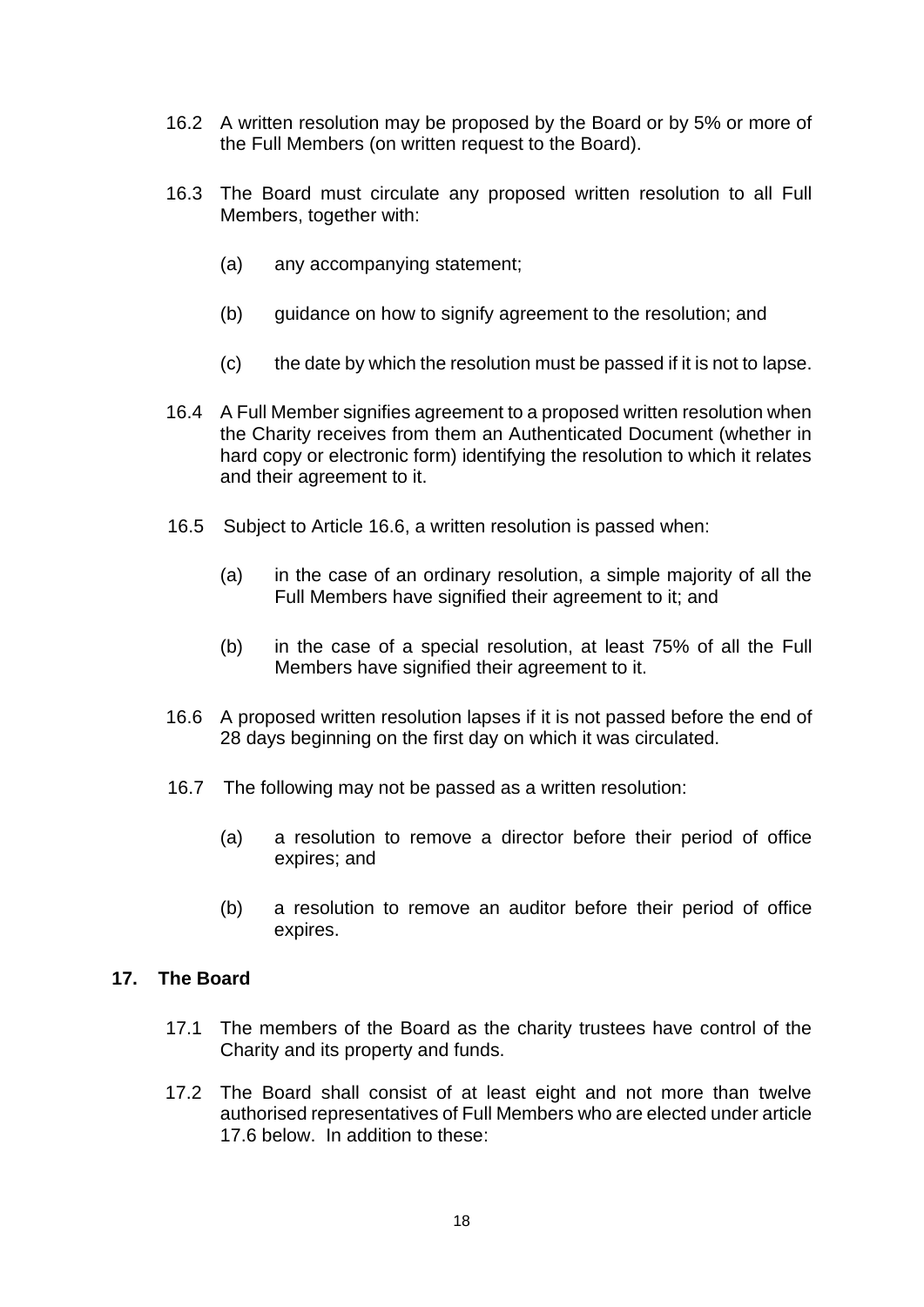- (8) the Board may appoint up to two Non—Executive Directors subject (a) the Board may appoint up to two Non-Executive Directors subject to the following: to the following:
	- (i) they may be appointed for their special expertise or (i) they may be appointed for their special expertise or qualifications which the Board considers will be of qualifications which the Board considers will be of benefit to the Charity; benefit to the Charity;
	- $(i)$  their appointment shall be for an initial term of up to three years and shall then be subject to review by three years and shall then be subject to review by<br>the Board, following which they may be reappointed by the Board for one further term of three years on by the Board for one further term of three years on the same basis. the same basis.
- the Board shall appoint a nominee of the Scottish Independent (b) the Board shall appoint a nominee of the Scottish Independent Schools' Bursars Association as a Director and Trustee of the Schools' Bursars Association as a Director and Trustee of the Charity. Their appointment shall be for an initial term of three Charity. Their appointment shall be for an initial term of three years and shall then be subject to review by the Board, following years and shall then be subject to review by the Board, following which they may be reappointed by the Board for one further term which they may be reappointed by the Board for one further term of three years. of three years.
- (c) the Board may co-opt and remove four persons each known as a (c) the Board may co-opt and remove four persons each known as a "Board Adviser" who need not be authorised representatives of "Board Adviser" who need not be authorised representatives of Full Members. Each Board Adviser shall be appointed subject to Full Members. Each Board Adviser shall be appointed subject to the following:
	- the following:<br>(i) they shall be appointed for their special expertise or qualifications which the Board considers will be of benefit qualifications which the Board considers will be of benefit to the Charity; to the Charity;
	- (ii) their appointment shall be for one year and shall then be (ii) their appointment shall be for one year and shall then be subject to review by the Board, following which they may subject to review by the Board, following which they may be reappointed by the Board for further terms of one year. be reappointed by the Board for further terms of one year.
	- (iii) they shall not be entitled to vote at any Board meeting. (iii) they shall not be entitled to vote at any Board meeting.
- 17.3 The Board may fill a casual vacancy in its membership by appointing an 17.3 The Board may fill a casual vacancy in its membership by appointing an individual who is a representative of a Full Member to hold office as a individual who is a representative of a Full Member to hold office as a Director until the next AGM when they shall retire and be eligible to stand Director until the next AGM when they shall retire and be eligible to stand for election by members under Articles 17.6 and 17.9. for election by members under Articles 17.6 and 17.9.
- 17.4 The Chair shall be elected by the Board and, subject to Article 17.10, 17.4 The Chair shall be elected by the Board and, subject to Article 17.10, shall hold office for a term of one year, commencing at the conclusion of shall hold office for a term of one year, commencing at the conclusion of the AGM and terminating at the conclusion of the following AGM. the AGM and terminating at the conclusion of the following AGM.<br>Notwithstanding Article 17.7, a retiring Chair shall be eligible for reelection as Chair but may not hold office for more than three consecutive election as Chair but may not hold office for more than three consecutive terms of one year. For the avoidance of doubt, the Chair may be elected terms of one year. For the avoidance of doubt, the Chair may be elected and serve as Chair in accordance with this Article even though they have and serve as Chair in accordance with this Article even though they have completed their two permitted terms of office as a director under Article completed their two permitted terms of office as a director under Article 17.7. The Board may elect a Chair, who has completed their maximum 17.7. The Board may elect a Chair, who has completed their maximum term of office as a director, to serve one further year as Immediate Past term of office as a director, to serve one further year as Immediate Past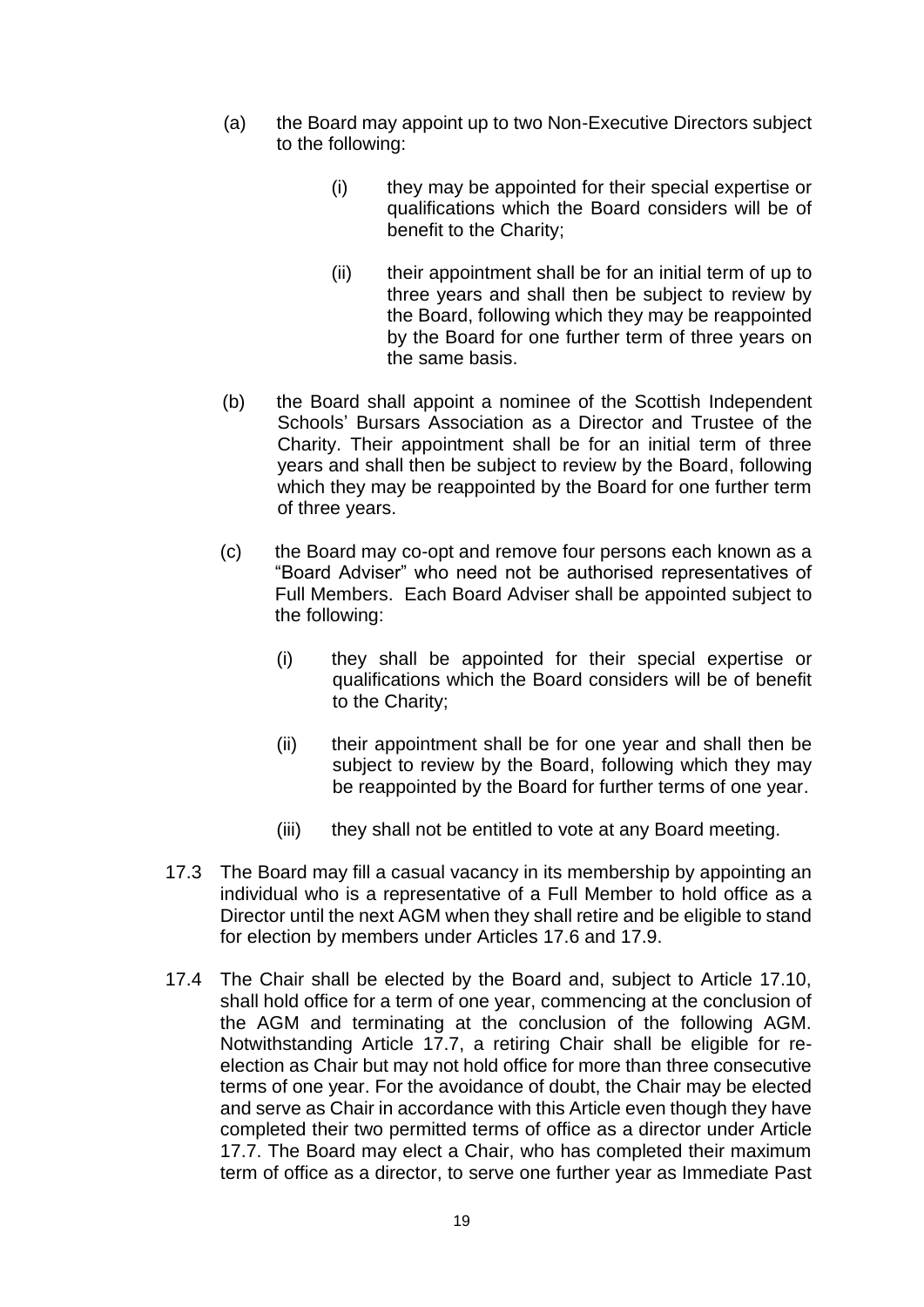Chair, in which case they will be deemed to be one of the non-executive Chair, in which case they will be deemed to be one of the non-executive directors permitted by article 17.2(a) directors permitted by article 17.2(a)

- 17.5 There may be up to two Vice-Chairs, who shall be elected by the Board. 17.5 There may be up to two Vice-Chairs, who shall be elected by the Board. They shall hold office for one year and be eligible for re-election for one They shall hold office for one year and be eligible for re-election for one further year. They may not hold office for more than two terms of one further year. They may not hold office for more than two terms of one year and should stand down when their two permitted terms as a director year and should stand down when their two permitted terms as a director come to an end in accordance with Article 17.7, if they are not elected as come to an end in accordance with Article 17.7, if they are not elected as Chair under Article 17.4. Notwithstanding Article 17.7, the Board may Chair under Article 17.4. Notwithstanding Article 17.7, the Board may elect a retiring Vice Chair for one further year (so long as the Vice Chair elect a retiring Vice Chair for one further year (so long as the Vice Chair does not serve more than two terms as Vice Chair) even though they does not serve more than two terms as Vice Chair) even though they have completed their two permitted terms of office as a director under have completed their two permitted terms of office as a director under Article 17.7. Article 17.7.
- 17.6 Directors shall be elected by ballot of the Full Members in such manner 17.6 Directors shall be elected by ballot of the Full Members in such manner as the Board may resolve from time to time, which for the avoidance of as the Board may resolve from time to time, which for the avoidance of doubt may include an electronic ballot (provided that if, at the time the doubt may include an electronic ballot (provided that if, at the time the ballot is due to open, the number of candidates standing for election is ballot is due to open, the number of candidates standing for election is less than or equal to the number of vacancies, there shall be no less than or equal to the number of vacancies, there shall be no<br>requirement to hold a ballot and all of the candidates shall be deemed to have been elected). have been elected).
- 17.7 Subject to Article 17.10, a director shall serve for an initial term of three 17.7 Subject to Article 17.10, a director shall serve for an initial term of three years commencing at the conclusion of the AGM following their election by Full Members and terminating at the conclusion of the AGM three years afterwards. Notwithstanding Article 17.8, a retiring director shall be eligible for re-election for one further consecutive term of three years, be eligible for re-election for one further consecutive term of three years, but may not hold office for more than two consecutive terms unless but may not hold office for more than two consecutive terms unless elected as Chair or Vice—Chair, elected as Chair or Vice-Chair, years commencing at the conclusion of the AGM following their election<br>by Full Members and terminating at the conclusion of the AGM three<br>years afterwards. Notwithstanding Article 17.8, a retiring director shall
- 17.8 Any director who retires or resigns from the Board shall not be eligible 17.8 Any director who retires or resigns from the Board shall not be eligible for re-election until a period of at least one year has elapsed from the for re-election until a period of at least one year has elapsed from the date they retired or resigned. date they retired or resigned.
- 17.9 Candidates for election as directors must be nominated by a Full Member 17.9 Candidates for election as directors must be nominated by a Full Member and seconded by another Full Member. Unless the Full Members have and seconded by another Full Member. Unless the Full Members have resolved on another means of election under Article 17.6, nominations resolved on another means of election under Article 17.6, nominations must be made and seconded in writing and lodged with the Secretary by must be made and seconded in writing and lodged with the Secretary by<br>no later than a date which is notified to Full Members and which is not less than six weeks before the AGM at which the results of the election less than six weeks before the AGM at which the results of the election are to be announced. are to be announced.
- 17.10 A director's term of office automatically terminates if they: 17.10 A director's term of office automatically terminates if they:
	- (a) are disqualified under the Charities Acts from acting as a charity (a) are disqualified under the Charities Acts from acting as a charity trustee or under the Acts from acting as a director; trustee or under the Acts from acting as a director;
	- (b) are incapable, whether mentally or physically, of managing their (b) are incapable, whether mentally or physically, of managing their own affairs; own affairs;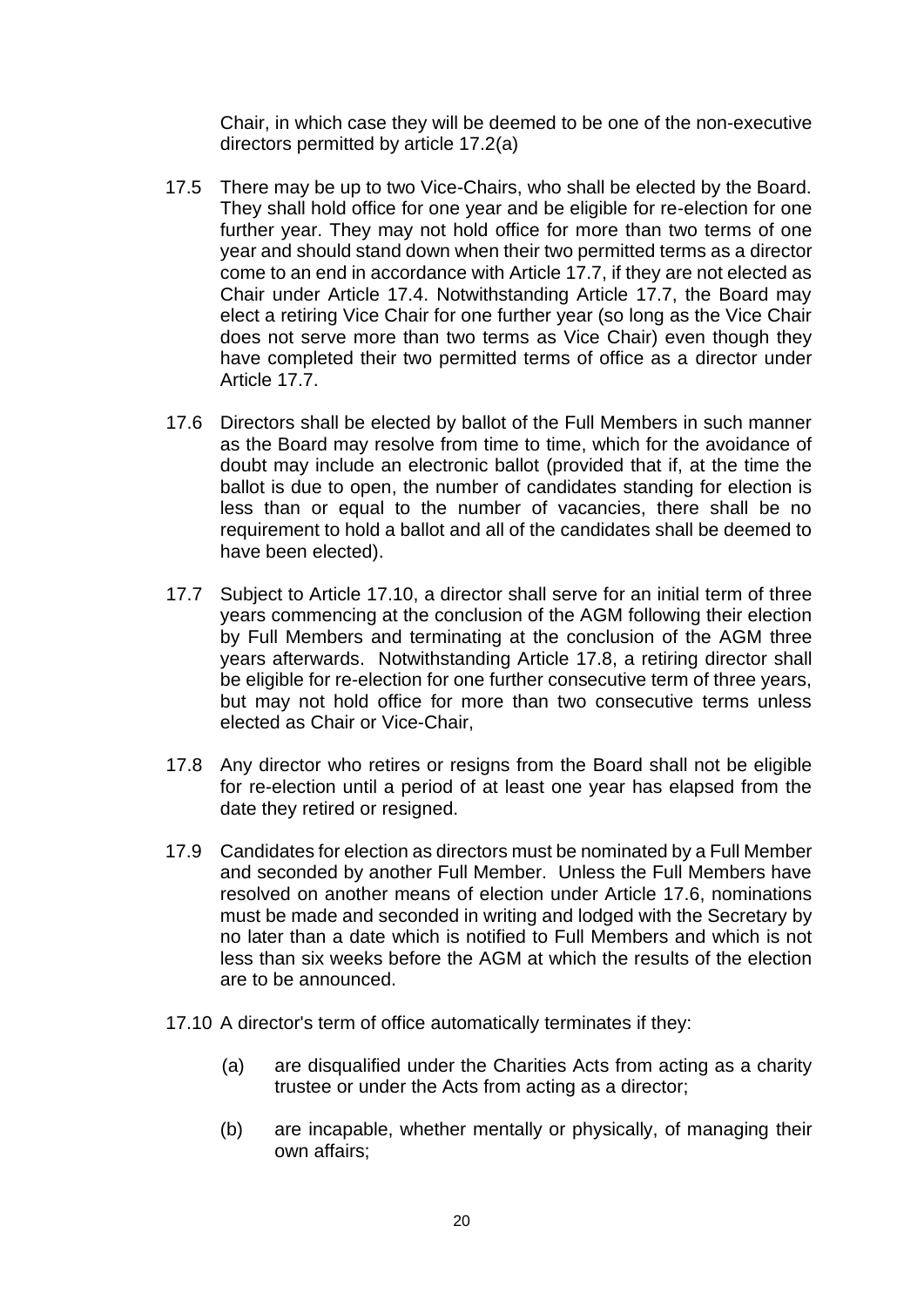- (c) are absent from three consecutive meetings of the Board (or any (c) are absent from three consecutive meetings of the Board (or any committee of the Board on which they sit) in any 12-month period committee of the Board on which they sit) in any 12-month period and a majority of the other directors resolve that they should be and a majority of the other directors resolve that they should be removed; removed;
- (d) are the authorised representative of a school that ceases to be a (d) are the authorised representative of a school that ceases to be a Full Member (but such a person may be co-opted by resolution of Full Member (but such a person may be co-opted by resolution of the Board to serve as a Board Adviser until the conclusion of the the Board to serve as a Board Adviser until the conclusion of the following AGM); following AGM);
- (e) cease to be employed by the Full Member at which they were (e) cease to be employed by the Full Member at which they were employed at the time of their election but upon such person employed at the time of their election but upon such person becoming employed by another Full Member within a maximum of four months from leaving the other Full Member and subject to the agreement of the governing body of that Full Member, such a person may remain on the Board for the rest of their term of office; person may remain on the Board for the rest of their term of office; becoming employed by another Full Member within a maximum of<br>four months from leaving the other Full Member and subject to the<br>agreement of the governing body of that Full Member, such a
- (f) resign by written notice to the Board; (f) resign by written notice to the Board;
- (g) are served with a notice in writing that their appointment as a (g) are served with a notice in writing that their appointment as a director shall terminate immediately, signed by at least three-director shall terminate immediately, signed by at least threequarters of the other directors; quarters of the other directors;
- (h) are removed by ordinary resolution of the Full Members in (h) are removed by ordinary resolution of the Full Members in accordance with the Act or under the provisions of Article 13.9. accordance with the Act or under the provisions of Article 13.9.
- 17.11 Notwithstanding Article 17.8 a director whose term of office is terminated 17.11 Notwithstanding Article 17.8 a director whose term of office is terminated under Articles 17.10(d) or 17.10(e) who is eligible for election as a under Articles 17.10(d) or 17.10(e) who is eligible for election as a director may stand for re-election at the AGM following the termination director may stand for re-election at the AGM following the termination<br>provided that their term of office shall be regarded as continuous for the purposes of Articles 17.4, 17.5 and 17.7. purposes of Articles 17.4, 17.5 and 17.7.
- 17.12 A technical defect in the appointment of a director of which the Board is<br>unaware at the time does not invalidate decisions taken at a meeting. unaware at the time does not invalidate decisions taken at a meeting.
- 17.13 The Charity shall indemnify any director against any liability incurred by 17.13 The Charity shall indemnify any director against any liability incurred by them in that capacity, to the extent permitted by sections 232 to 234 of them in that capacity, to the extent permitted by sections 232 to 234 of the Act.

#### 18. Proceedings of the Board **18. Proceedings of the Board**

- 18.1 The Board must hold at least three meetings each year. 18.1 The Board must hold at least three meetings each year.
- 18.2 A quorum at a Board meeting is five directors. 18.2 A quorum at a Board meeting is five directors.
- 18.3 A Board meeting may be held either in person or by suitable electronic 18.3 A Board meeting may be held either in person or by suitable electronic means agreed by the Board (which for the avoidance of doubt shall means agreed by the Board (which for the avoidance of doubt shall include conference telephone or other similar communications include conference telephone or other similar communications equipment) in which all participants may communicate with all the other<br>participants. participants.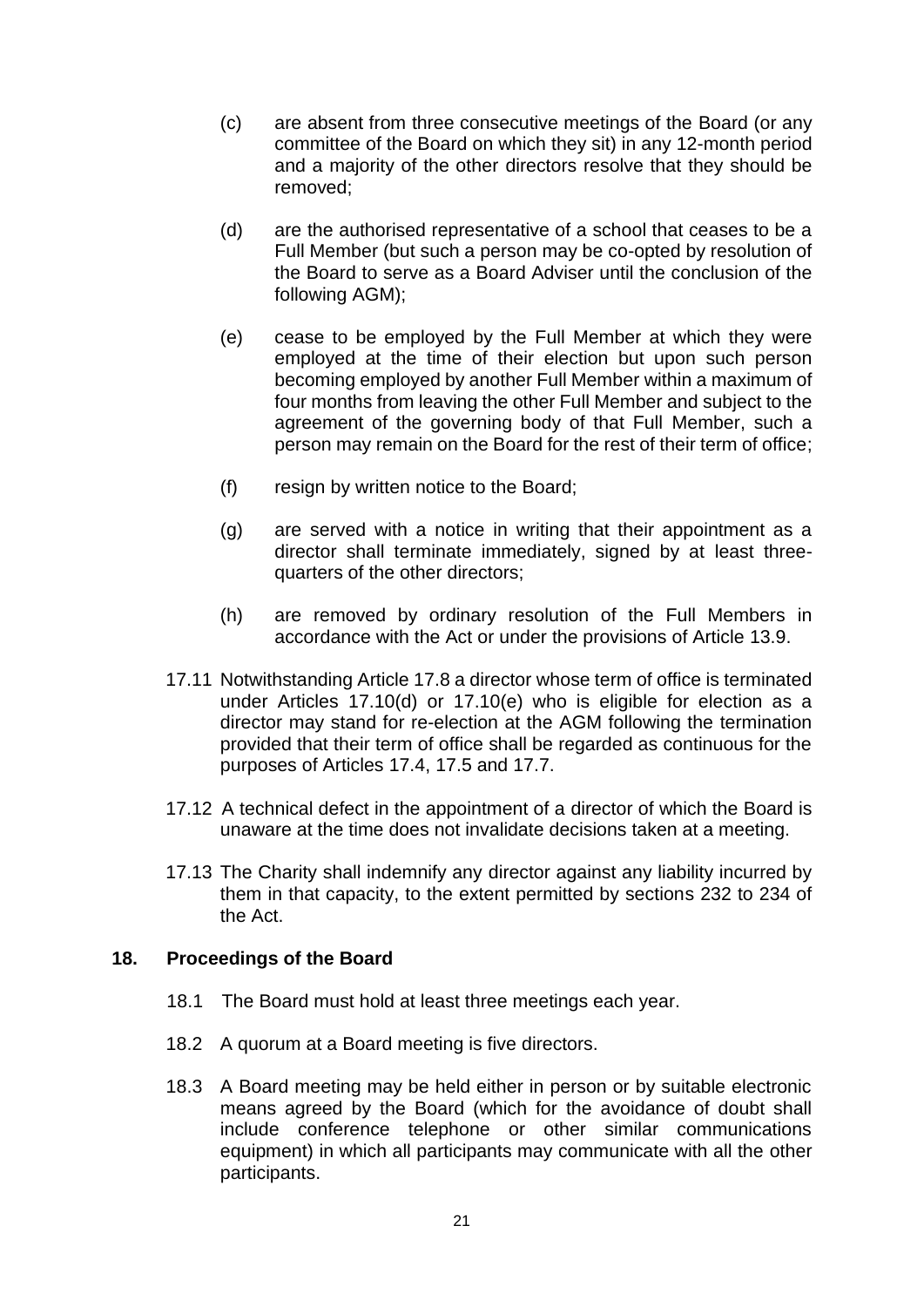- 18.3 The Chair or (if the Chair is unable or unwilling to do so) the Vice Chair 18.3 The Chair or (if the Chair is unable or unwilling to do so) the Vice Chair or (if the Chair and the Vice-Chair are unable or unwilling to do so) some<br>other director chosen by those present presides at each meeting. other director chosen by those present presides at each meeting.
- 18.4 Every issue may be determined by a simple majority of the votes cast at 18.4 Every issue may be determined by a simple majority of the votes cast at a meeting but a written resolution signed by all of the directors is as valid a meeting but a written resolution signed by all of the directors is as valid as a resolution passed at a meeting (and for this purpose the resolution may be contained in more than one document and will be treated as as a resolution passed at a meeting (and for this purpose the resolution may be contained in more than one document and will be treated as passed on the date of the last signature). passed on the date of the last signature).
- 18.5 Except for the Chair of the meeting, who in the case of a tied vote has a second or casting vote, every director has one vote on each issue.<br>18.6 An honorary officer appointed under Article 19.2 who is not a director second or casting vote, every director has one vote on each issue.
- 18.6 An honorary officer appointed under Article 19.2 who is not a director shall be entitled to attend meetings of the Board but shall not be entitled shall be entitled to attend meetings of the Board but shall not be entitled to vote. to vote.
- 18.7 The Board may invite such other persons as it sees fit to attend its 18.7 The Board may invite such other persons as it sees fit to attend its meetings, provided that such other persons shall not be entitled to vote. meetings, provided that such other persons shall not be entitled to vote.
- 18.8 A director must avoid a situation in which they have an interest or duty 18.8 A director must avoid a situation in which they have an interest or duty that conflicts or possibly may conflict with the interests of the Charity.<br>This duty is not infringed if: This duty is not infringed if:
	- (8) the situation cannot reasonably be regarded as likely to give rise (a) the situation cannot reasonably be regarded as likely to give rise to a conflict of interest; to a conflict of interest;
	- (b) the situation is authorised by the Board in accordance with Article (b) the situation is authorised by the Board in accordance with Article 18.10; or 18.10; or
	- (c) the situation relates to the purchase of trustee indemnity insurance (c) the situation relates to the purchase of trustee indemnity insurance in accordance with Article 17.13. in accordance with Article 17.13.
- 18.9 If a conflict of interests arises for a director, the unconflicted members of 18.9 If a conflict of interests arises for a director, the unconflicted members of the Board may authorise such a conflict of interests provided that: the Board may authorise such a conflict of interests provided that:
	- (8) the procedure in Article 18.10 is followed;
	- (a) the procedure in Article 18.10 is followed;<br>(b) authorisation will not result in any direct or indirect material benefit being conferred on any director or any Person Connected to a being conferred on any director or any Person Connected to a director that would not be permitted by Article 20; and director that would not be permitted by Article 20; and
	- (c) the unconflicted members of the Board consider it is in the best (c) the unconflicted members of the Board consider it is in the best interests of the Charity to authorise the conflict of interest in the interests of the Charity to authorise the conflict of interest in the circumstances. circumstances.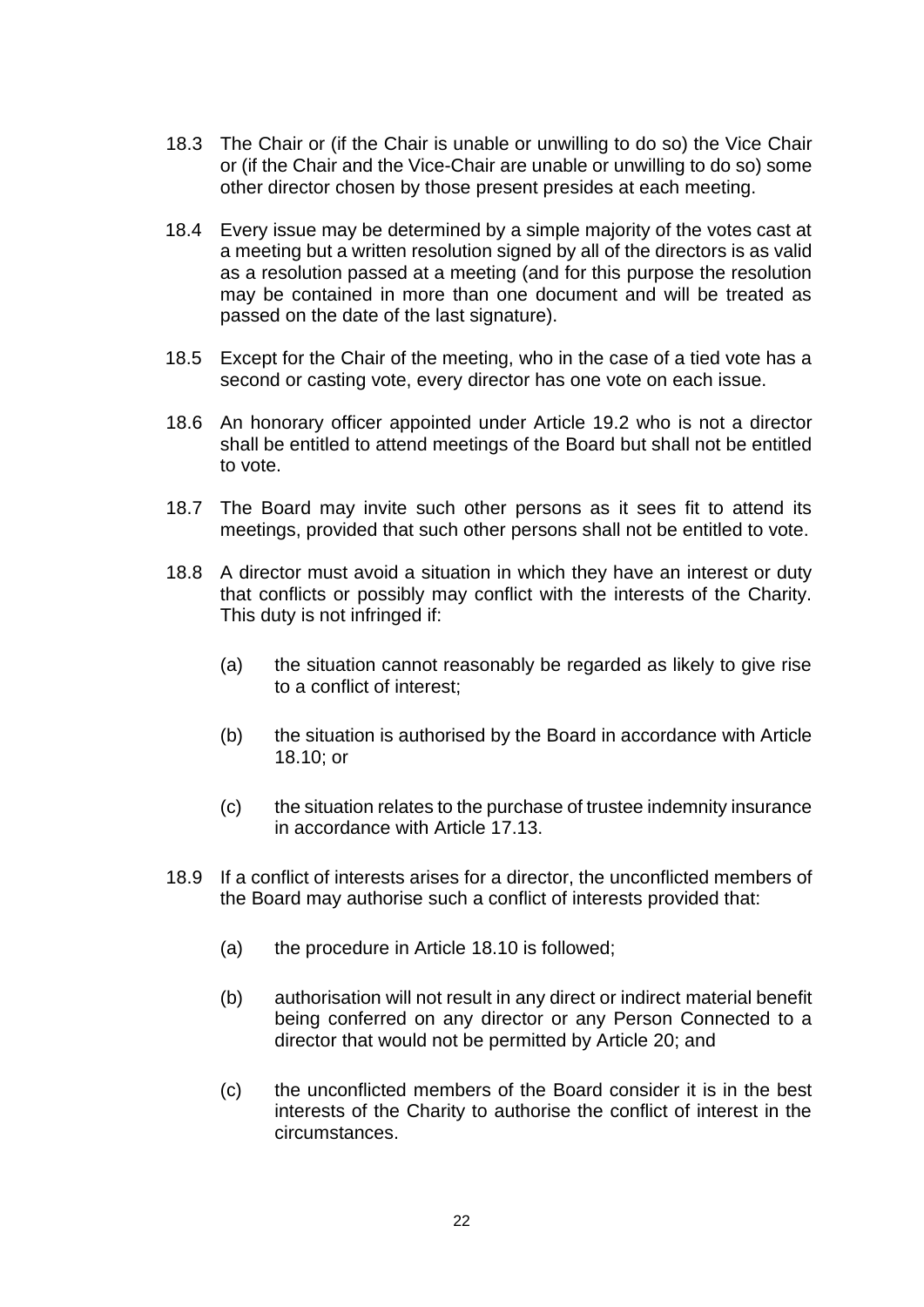- 18.10 Whenever a director has an interest in a matter to be discussed at a 18.10 Whenever a director has an interest in a matter to be discussed at a Board meeting of the director concerned must: Board meeting of the director concerned must:
	- (a) declare their interest before discussion begins on the matter; (a) declare their interest before discussion begins on the matter;
	- (b) withdraw from the meeting for that item unless expressly invited (b) withdraw from the meeting for that item unless expressly invited by a majority of the unconflicted members of the Board to remain by a majority of the unconflicted members of the Board to remain in order to provide information; in order to provide information;
	- (c) not be counted in the quorum for that part of the meeting; (c) not be counted in the quorum for that part of the meeting;
	- (d) withdraw during the vote and have no vote on the matter. (d) withdraw during the vote and have no vote on the matter.
- 18.11 A procedural defect of which the Board is unaware at the time does not 18.11 A procedural defect of which the Board is unaware at the time does not invalidate decisions taken at a meeting. invalidate decisions taken at a meeting.

#### 19. Powers of the Board **19. Powers of the Board**

The Board may: The Board may:

- 19.1 appoint (and remove) any individual to act as Secretary to the Charity in 19.1 appoint (and remove) any individual to act as Secretary to the Charity in accordance with the Act; accordance with the Act;
- 19.2 appoint a treasurer and other honorary officers and to pay to them such 19.2 appoint a treasurer and other honorary officers and to pay to them such honoraria as it sees fit (if any) provided that: honoraria as it sees fit (if any) provided that:
	- (a) an honorary officer who is also a director shall not be paid an (a) an honorary officer who is also a director shall not be paid an honorarium or receive any other benefit from the Charity other honorarium or receive any other benefit from the Charity other than in accordance with Article 20; than in accordance with Article 20;
	- (b) an honorary officer who is not a director shall have the right to (b) an honorary officer who is not a director shall have the right to attend board meetings as an observer but shall not have the right attend board meetings as an observer but shall not have the right to vote; and to vote; and
	- (c) the number of directors must exceed the number of honorary (c) the number of directors must exceed the number of honorary officers; officers;
- 19.3 delegate or entrust to and confer upon any individual holding executive office (including the chief executive officer) such of its powers, authorities and discretions (with power to sub-delegate) for such time, on such terms and subject to such conditions as it thinks fit. It may confer such powers either collaterally with, or to the exclusion of and in substitution for, all or either collaterally with, or to the exclusion of and in substitution for, all or any of the powers of the Board in that respect, and may from time to time<br>revoke, withdraw, alter or vary all or any of such powers. revoke, withdraw, alter or vary all or any of such powers. 19.3 delegate or entrust to and confer upon any individual holding executive office (including the chief executive officer) such of its powers, authorities and discretions (with power to sub-delegate) for such time, on suc
- 19.4 delegate any of its functions to committees consisting of two or more 19.4 delegate any of its functions to committees consisting of two or more individuals appointed by them (but a majority of committee members individuals appointed by them (but a majority of committee members must be directors and all proceedings of committees must be reported must be directors and all proceedings of committees must be reported promptly to the Board); promptly to the Board);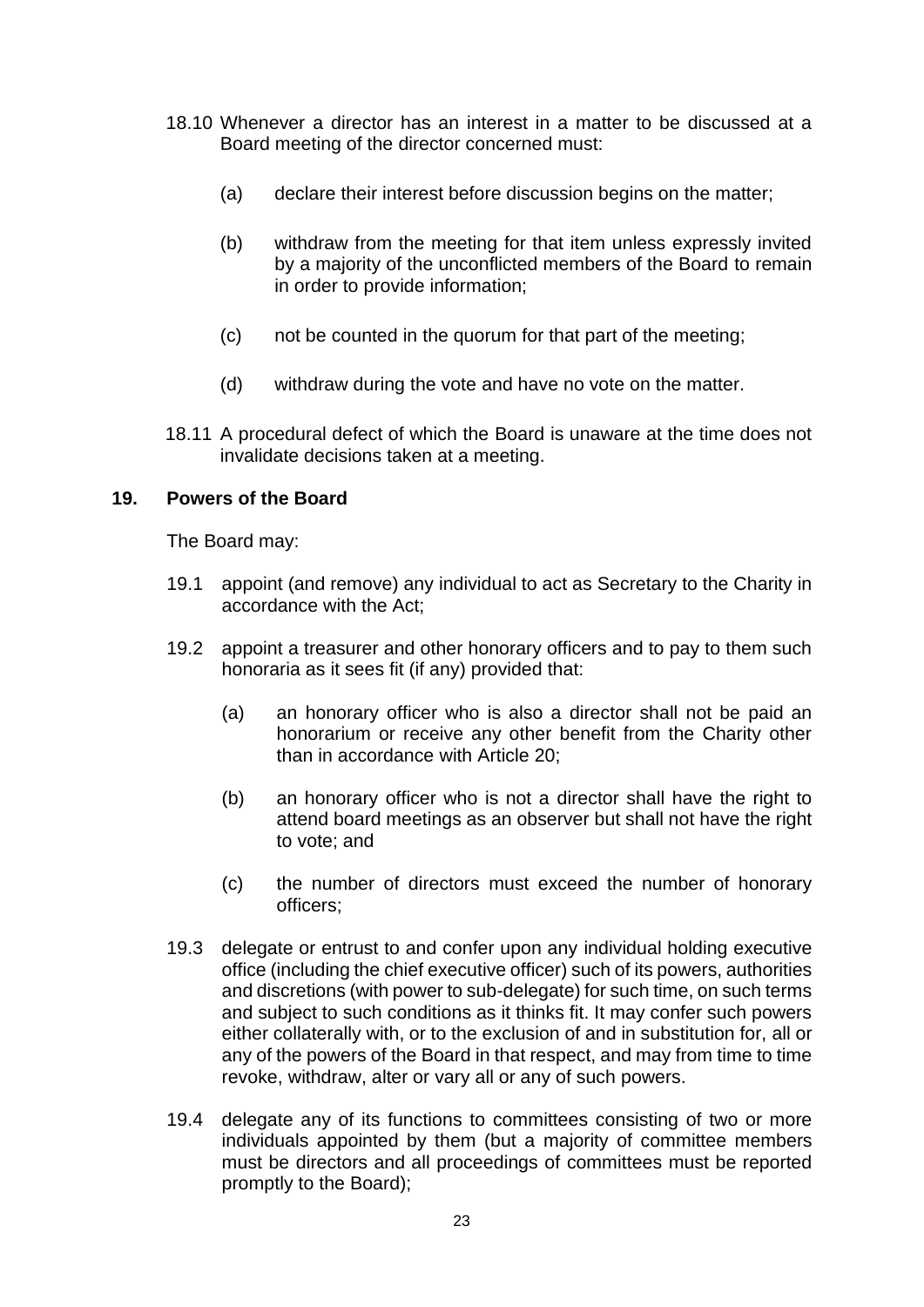- 19.5 make rules and regulations consistent with these Articles and the Act to 19.5 make rules and regulations consistent with these Articles and the Act to govern proceedings at Board and committee meetings, the administration of the Charity (including the operation of bank accounts govern proceedings at Board and committee meetings, the administration of the Charity (including the operation of bank accounts and the commitment of funds) and the use of its seal (if any); and the commitment of funds) and the use of its seal (if any);
- 19.6 resolve or to establish procedures to assist the resolution of disputes 19.6 resolve or to establish procedures to assist the resolution of disputes within the Charity; within the Charity;
- 19.7 to exercise any powers of the Charity which are not reserved to a general 19.7 to exercise any powers of the Charity which are not reserved to a general meeting; meeting;
- 19.8 if the total number of members of the Board shall at any time be reduced 19.8 if the total number of members of the Board shall at any time be reduced in number to less than the quorum prescribed by Article 18.2 it shall be in number to less than the quorum prescribed by Article 18.2 it shall be lawful for it to act as the Board for the purposes of co-opting additional lawful for it to act as the Board for the purposes of co-opting additional directors or calling a general meeting to appoint additional directors but directors or calling a general meeting to appoint additional directors but not for any other purpose. not for any other purpose.

#### 20. Benefits to Full Members and Directors **20. Benefits to Full Members and Directors**

- 20.1 The property and funds of the Charity must be used only for promoting 20.1 The property and funds of the Charity must be used only for promoting the Objects and do not belong to the Full Members but: the Objects and do not belong to the Full Members but:
	- (a) Full Members and authorised representatives of Full Members (a) Full Members and authorised representatives of Full Members who are not directors may enter into contracts with or be who are not directors may enter into contracts with or be employed by the Charity and receive reasonable payment for employed by the Charity and receive reasonable payment for goods or services supplied; goods or services supplied;
	- (b) Full Members, authorised representatives of Full Members and (b) Full Members, authorised representatives of Full Members and directors may be paid interest at a reasonable rate on money lent<br>to the Charity; to the Charity;
	- (c) Full Members, authorised representatives of Full Members and (c) Full Members, authorised representatives of Full Members and directors may be paid a reasonable rent or hiring fee for property directors may be paid a reasonable rent or hiring fee for property let or hired to the Charity; let or hired to the Charity;
	- (d) Full Members, authorised representatives of Full Members and (d) Full Members, authorised representatives of Full Members and directors who are beneficiaries of the Charity may receive directors who are beneficiaries of the Charity may receive charitable benefits in that capacity. charitable benefits in that capacity.
- 20.2 A director must not receive any payment of money or other material 20.2 A director must not receive any payment of money or other material benefit (whether directly or indirectly) from the Charity except: benefit (whether directly or indirectly) from the Charity except:
	- (a) as mentioned in Articles 3.23, 20.1 (b), 20.1 (c), 20.1 (d) or 20.3; (a) as mentioned in Articles 3.23, 20.1(b), 20.1(c), 20.1(d) or 20.3;
	- (b) reimbursement of reasonable out-of-pocket expenses (including (b) reimbursement of reasonable out-of-pocket expenses (including hotel and travel costs) actually incurred in running the Charity; hotel and travel costs) actually incurred in running the Charity;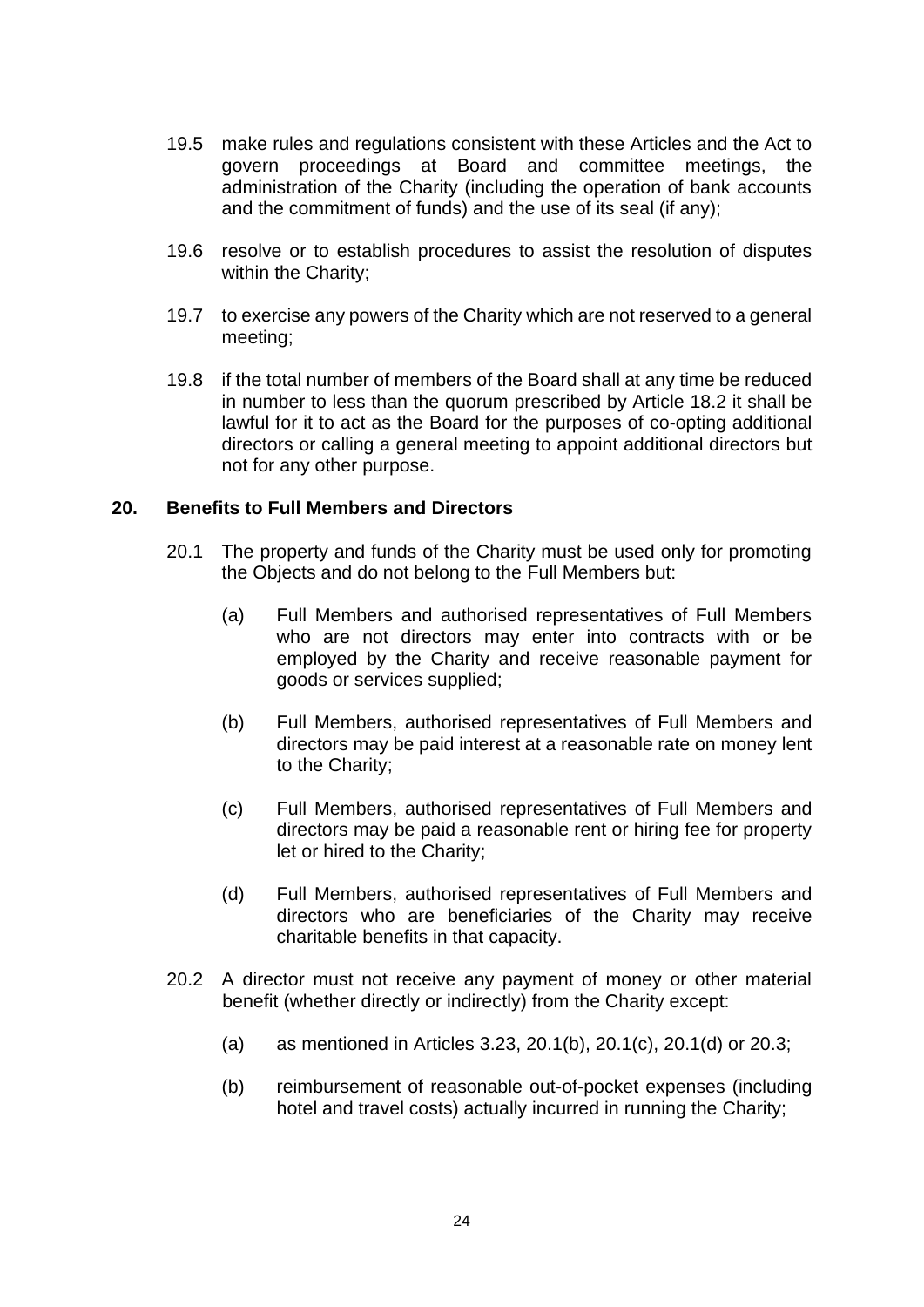- (c) an indemnity in respect of any liabilities properly incurred in (c) an indemnity in respect of any liabilities properly incurred in running the Charity (including the costs of a successful defence to running the Charity (including the costs of a successful defence to criminal proceedings); criminal proceedings);
- (d) payment to any company in which a director has no more than a (d) payment to any company in which a director has no more than a 1% shareholding; 1% shareholding;
- (e) in exceptional cases, other payments or benefits (but only with (e) in exceptional cases, other payments or benefits (but only with the written approval of the Commission in advance). the written approval of the Commission in advance).
- 20.3 Any director (or any firm or company or school of which a director is a 20.3 Any director (or any firm or company or school of which a director is a member or employee) may enter into a contract with the Charity to supply member or employee) may enter into a contract with the Charity to supply goods or services in return for a payment or other material benefit but goods or services in return for a payment or other material benefit but only if: only if:
	- (a) the goods or services are actually required by the Charity; (a) the goods or services are actually required by the Charity;
	- (b) any conflict of interest is authorised by the Board in accordance (b) any conflict of interest is authorised by the Board in accordance with Article 18.10; with Article 18.10;
	- (c) the nature and level of the remuneration is no more than is (c) the nature and level of the remuneration is no more than is reasonable in relation to the value of the goods or services and is reasonable in relation to the value of the goods or services and is set in accordance with the procedure in Article 18.10; set in accordance with the procedure in Article 18.10;
	- (d) no more than one half of directors are party to such a contract in (d) no more than one half of directors are party to such a contract in any financial year. any financial year.
- 20.4 This Article may not be amended without the prior written consent of the 20.4 This Article may not be amended without the prior written consent of the Commission. Commission.

#### 21. Notices **21. Notices**

- 21.1 Notices under these Articles may be sent by hand, or by post or by 21.1 Notices under these Articles may be sent by hand, or by post or by suitable electronic means or (where applicable to Full Members suitable electronic means or (where applicable to Full Members generally) may be published in any suitable journal or national generally) may be published in any suitable journal or national newspaper or any newsletter distributed by the Charity or by posting it<br>on the Charity's website. on the Charity's website.
- 21.2 The only address at which a Full Member is entitled to receive notices is 21.2 The only address at which a Full Member is entitled to receive notices is the address shown in the register of Full Members. the address shown in the register of Full Members.
- 21.3 The Charity may only send a document or information to a Member by 21.3 The Charity may only send a document or information to a Member by electronic mail or any other electronic means: electronic mail or any other electronic means:
	- (a) where the Member concerned has agreed (either generally or in (a) where the Member concerned has agreed (either generally or in relation to the specific document or information) that it may be sent relation to the specific document or information) that it may be sent in that form; and in that form; and
	- (b) to the address specified for that purpose by the Member.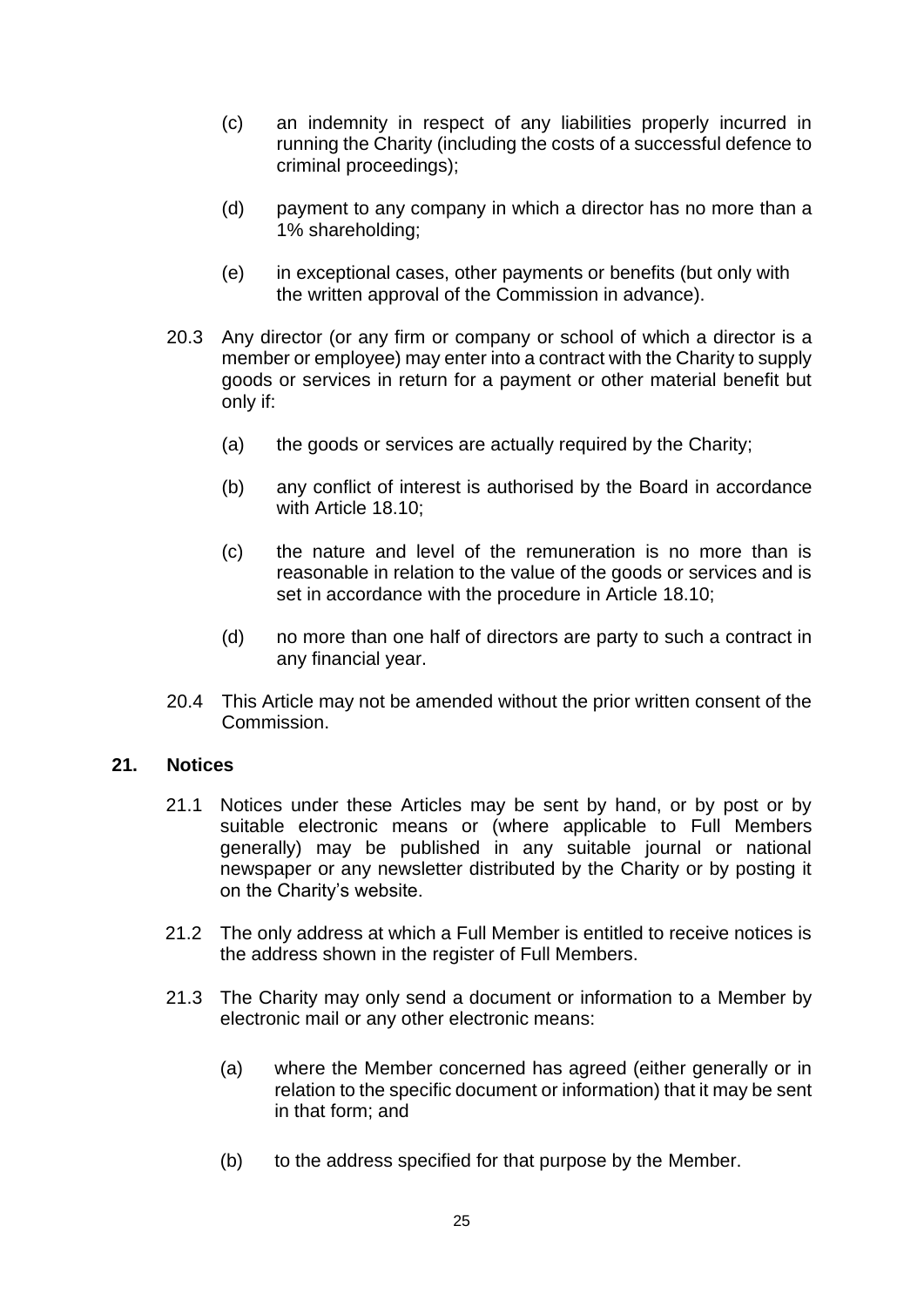- 21.4 The Charity may send a document or information to a Member via a 21.4 The Charity may send a document or information to a Member via a website if the Member concerned has not responded within 28 days of website if the Member concerned has not responded within 28 days of the Charity sending them a request asking them to agree to the Charity<br>communicating with them in that manner, provided that: communicating with them in that manner, provided that:
	- (a) the request stated clearly what the effect of failure to respond (a) the request stated clearly what the effect of failure to respond would be;
	- would be;<br>(b) when the request is sent to the Member, at least 12 months have passed since the Charity last requested the Member to agree to passed since the Charity last requested the Member to agree to receive the same or a similar type of document or information via receive the same or a similar type of document or information via a website; a website;
	- (c) the document or information concerned is made available in a (c) the document or information concerned is made available in a form which enables the recipient to read it and retain a copy of it; form which enables the recipient to read it and retain a copy of it; and and
	- (d) the Charity complies with the requirements of Articles 21.6 and (d) the Charity complies with the requirements of Articles 21.6 and 21.7. 21.7.
- 21.5 When sending information or a document via a website, the Charity must 21.5 When sending information or a document via a website, the Charity must notify each intended recipient of: notify each intended recipient of:
	- (a) the presence of the document or information on the website; (a) the presence of the document or information on the website;
	- (b) the address of the website; (b) the address of the website;
	- (c) the place on the website where it may be accessed; and (c) the place on the website where it may be accessed; and
	- (d) how to access the document or information. (d) how to access the document or information.
- 21.6 Where information or a document is sent to Members via a website in 21.6 Where information or a document is sent to Members via a website in accordance with this Article, the document or information must remain accordance with this Article, the document or information must remain on the website: on the website:
	- (a) in the case of notice of a general meeting, until after the general (a) in the case of notice of a general meeting, until after the general meeting has ended; and meeting has ended; and
	- (b) in all other cases, for 28 days beginning with the date on which (b) in all other cases, for 28 days beginning with the date on which the Charity sent notification under Article 21.5. the Charity sent notification under Article 21.5.
- 21.7 Any notice given in accordance with these Articles is to be treated for all 21.7 Any notice given in accordance with these Articles is to be treated for all purposes as having been received: purposes as having been received:
	- (a) 24 hours after being sent by electronic mail or other electronic (a) 24 hours after being sent by electronic mail or other electronic means or delivered by hand to the relevant address; means or delivered by hand to the relevant address;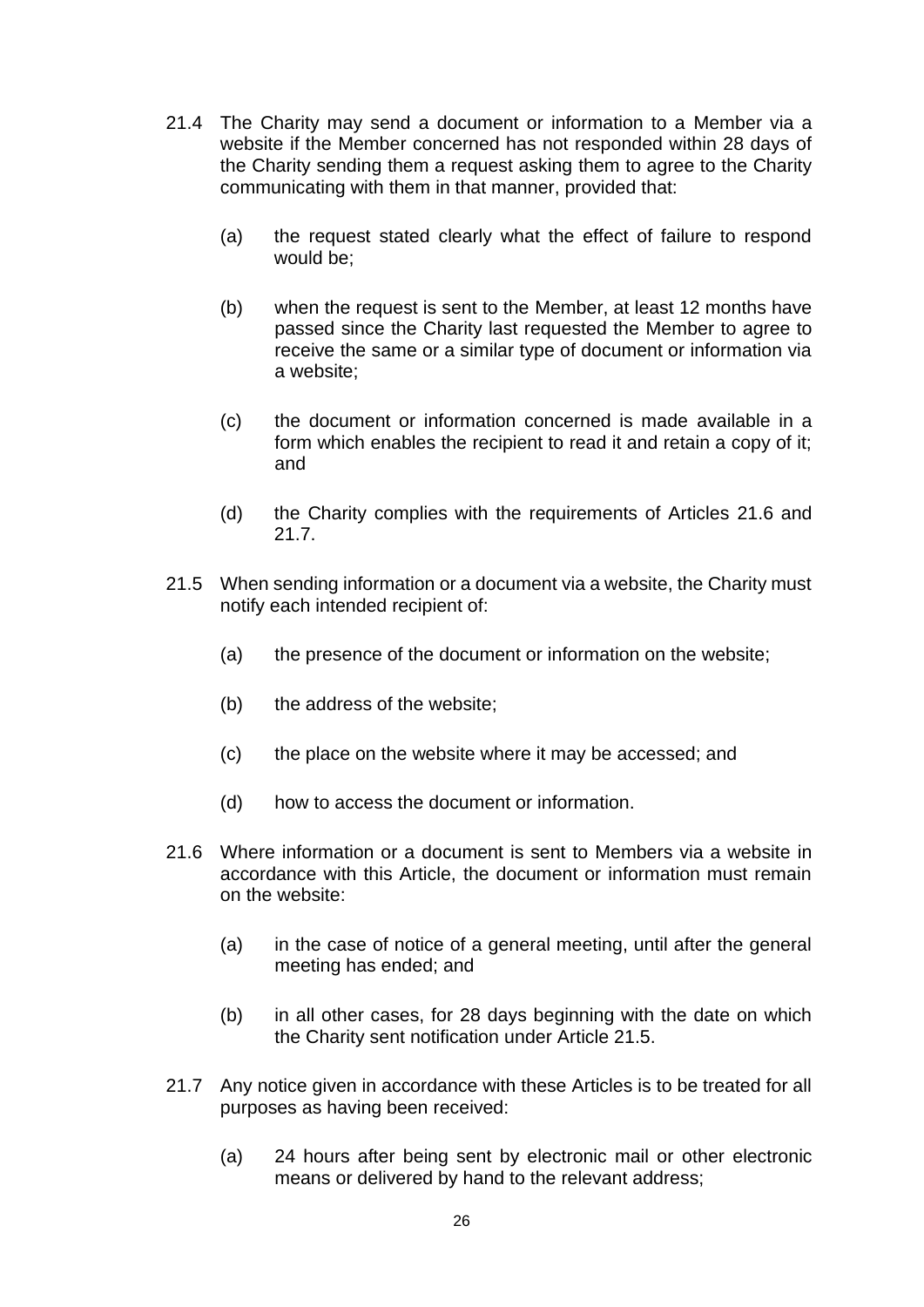- two clear days after being sent by first class post to the relevant (b) two clear days after being sent by first class post to the relevant address; address;
- (c) three clear days after being sent by second class or overseas post<br>to the relevant address; to the relevant address;
- on the date on which the notice was posted on a website (or, if (d) on the date on which the notice was posted on a website (or, if later, the date on which the Member was notified of the posting on later, the date on which the Member was notified of the posting on the website in accordance with Article 21.5); the website in accordance with Article 21.5);
- on being handed to the Member or its authorised representative (e) on being handed to the Member or its authorised representative personally; or, if earlier personally; or, if earlier
- (f) as soon as the Member acknowledges actual receipt. (f) as soon as the Member acknowledges actual receipt.
- 21.8 A technical defect in the giving of notice of which the Board are unaware 21.8 A technical defect in the giving of notice of which the Board are unaware at the time does not invalidate decisions taken at a meeting. at the time does not invalidate decisions taken at a meeting.
- 21.9 Members may validly send any notice or document to the Charity: 21.9 Members may validly send any notice or document to the Charity:
	- $(a)$ by post to (a) by post to
		- (i) the Charity's registered office; or (i) the Charity's registered office; or
		- (ii) any other address specified by the Charity for such purposes; (ii) any other address specified by the Charity for such purposes;
	- to any email address or other address for the notice or document (b) to any email address or other address for the notice or document to be sent by electronic means provided by the Board for such to be sent by electronic means provided by the Board for such purposes. purposes.

#### 22. Limited liability **22. Limited liability**

The liability of the Members is limited. The liability of the Members is limited.

#### 23. Guarantee **23. Guarantee**

Every Full Member promises, if the Charity is dissolved while it remains a Full Every Full Member promises, if the Charity is dissolved while it remains a Full Member or within 12 months afterwards, to pay up to ten pounds towards the Member or within 12 months afterwards, to pay up to ten pounds towards the costs of dissolution and the liabilities incurred by the Charity while the<br>contributor was a Full Member. contributor was a Full Member.

#### 24. Dissolution **24. Dissolution**

24.1 If the Charity is dissolved, the assets (if any) remaining after provision 24.1 If the Charity is dissolved, the assets (if any) remaining after provision has been made for all its liabilities must be applied in one or more of the has been made for all its liabilities must be applied in one or more of the following ways:following ways: